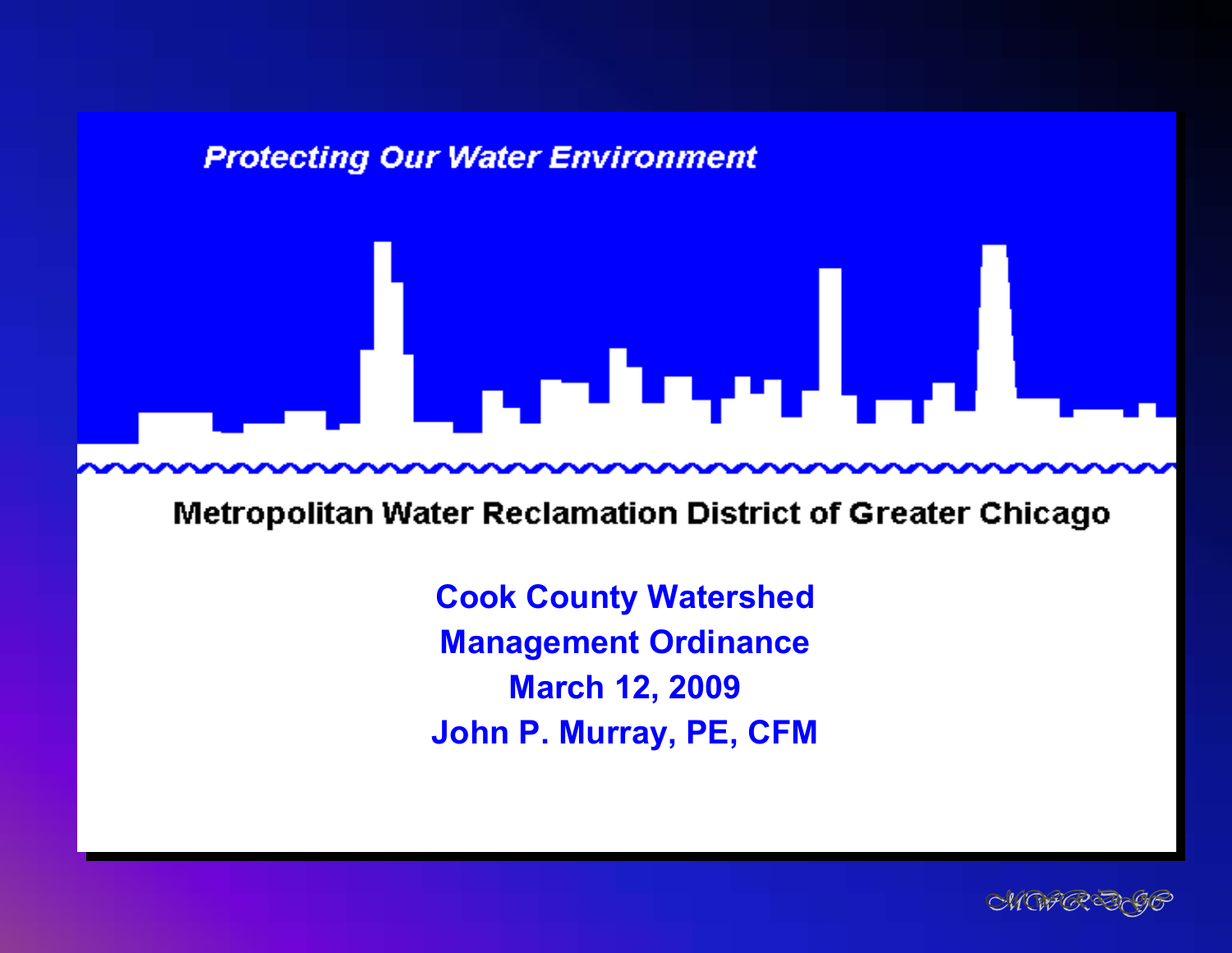## **Agenda**

*Legislative Authority WMO Development Process Draft WMO Standards Schedule Questions*

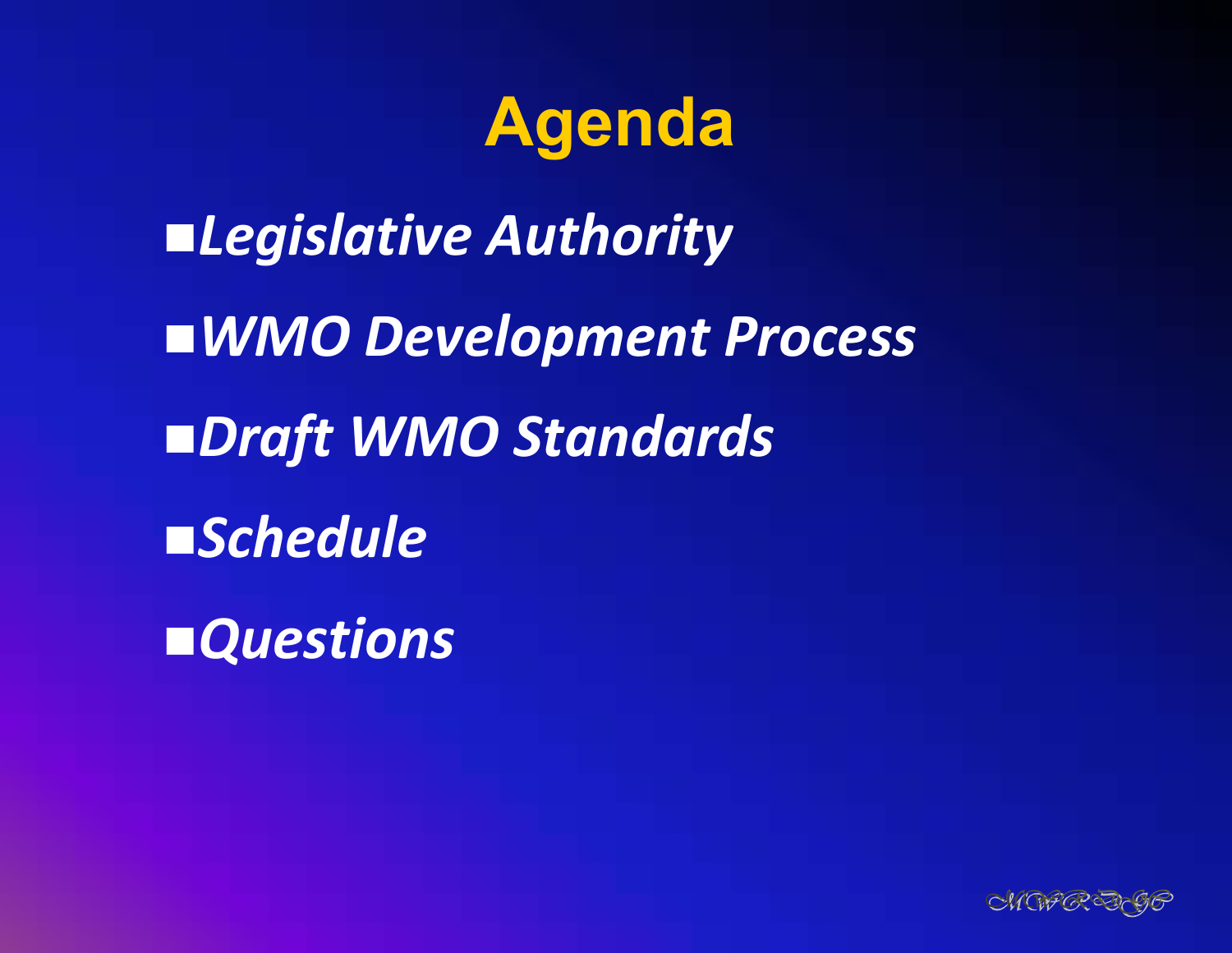#### Cook County Stormwater Management Program

 *Public Act 93 ‐1049 (2004) conveyed authority to MWRD for stormwater management for Cook County*

- *Cook County Stormwater Management Plan*
- *Comprehensive countywide stormwater management program*
	- *Watershed Plans*
	- *Capital Projects*
	- *Regulations*
	- *Maintenance*
	- *Research*
	- *Public Outreach*

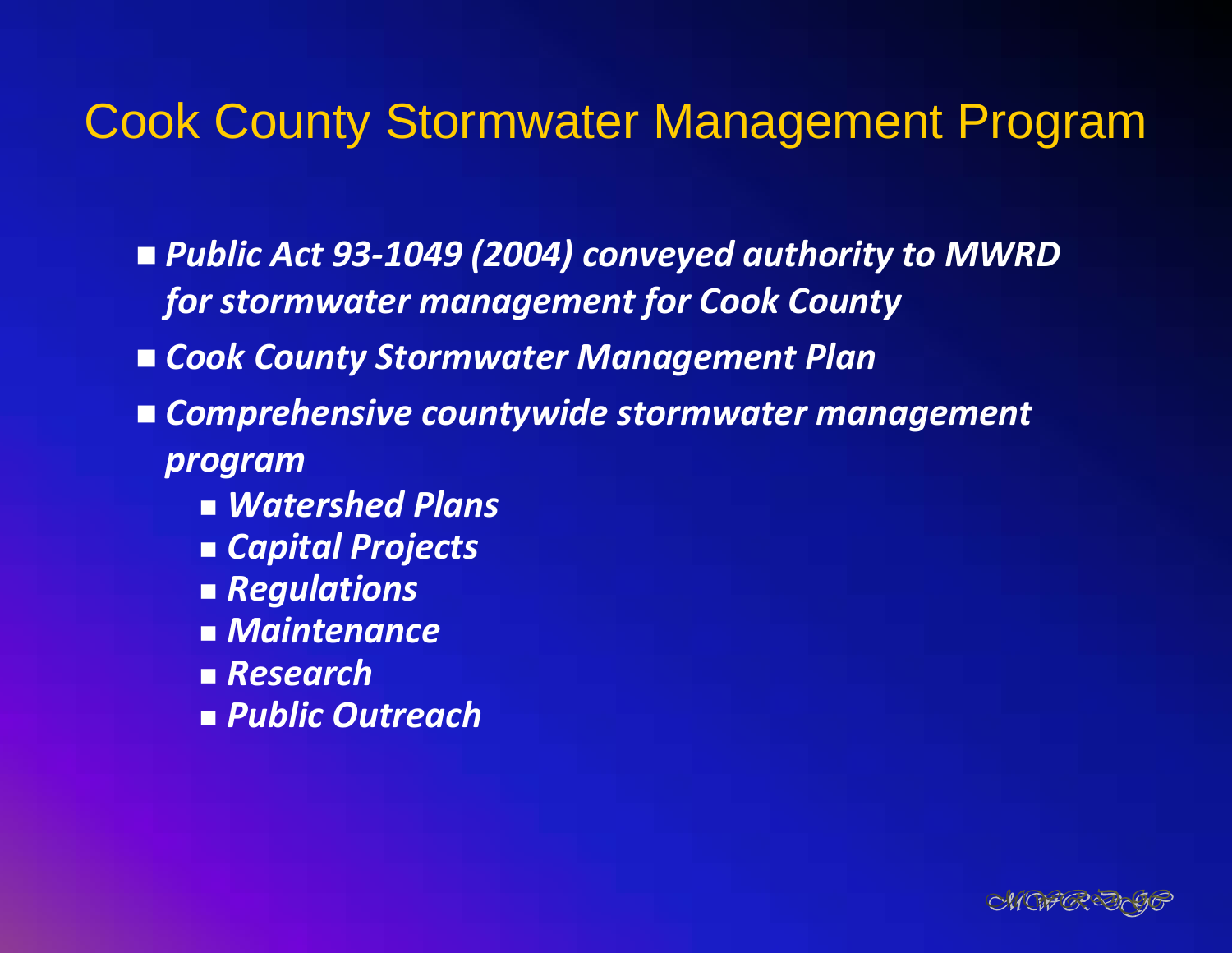#### **Cook County Statistics**

**Population >> Over 5 million, larger than the population of 29 states**

**Size >> approximately 950 square miles**

**Number of Municipalities >> 130+**

## **BIG & COMPLICATED!!!**

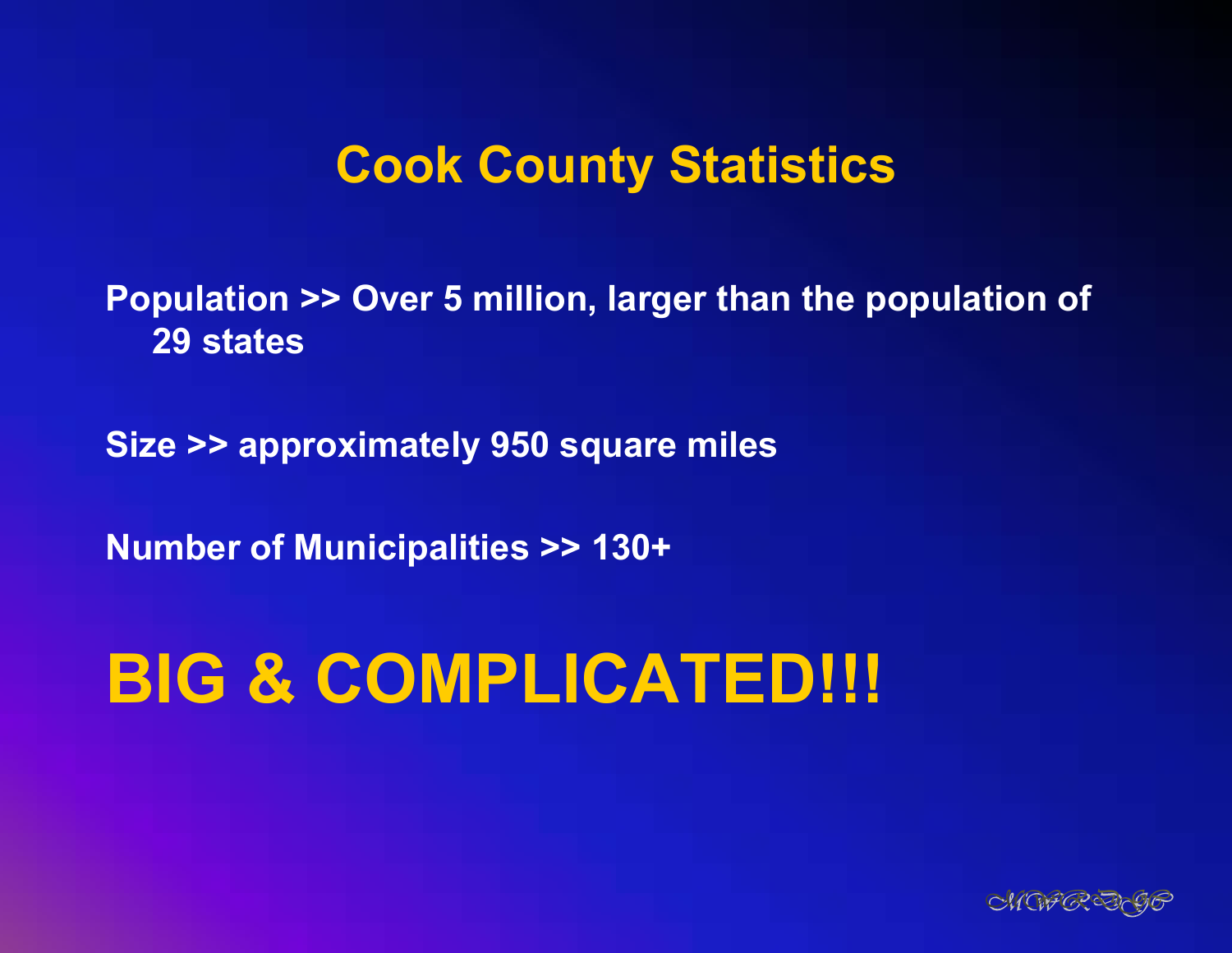#### **Watershed Management Ordinance (WMO) Authority per Public Act 93-1049**

- $\blacksquare$  *Act gives MWRD authority to establish rules and regulations to mitigate flooding due to development*
- П *Act affords the District an opportunity to expand and update the stormwater provisions of the Sewer Permit Ordinance.*
- О *From the Act: "The District may prescribe by ordinance reasonable rules and regulations for floodplain and stormwater management and for governing the location, width, course, and release rate of all stormwater runoff channels, streams and basins in Cook County…."*
- $\Box$  *Rules and regulations, at a* **minimum***, must meet the standards of FEMA and IDNR/OWR*

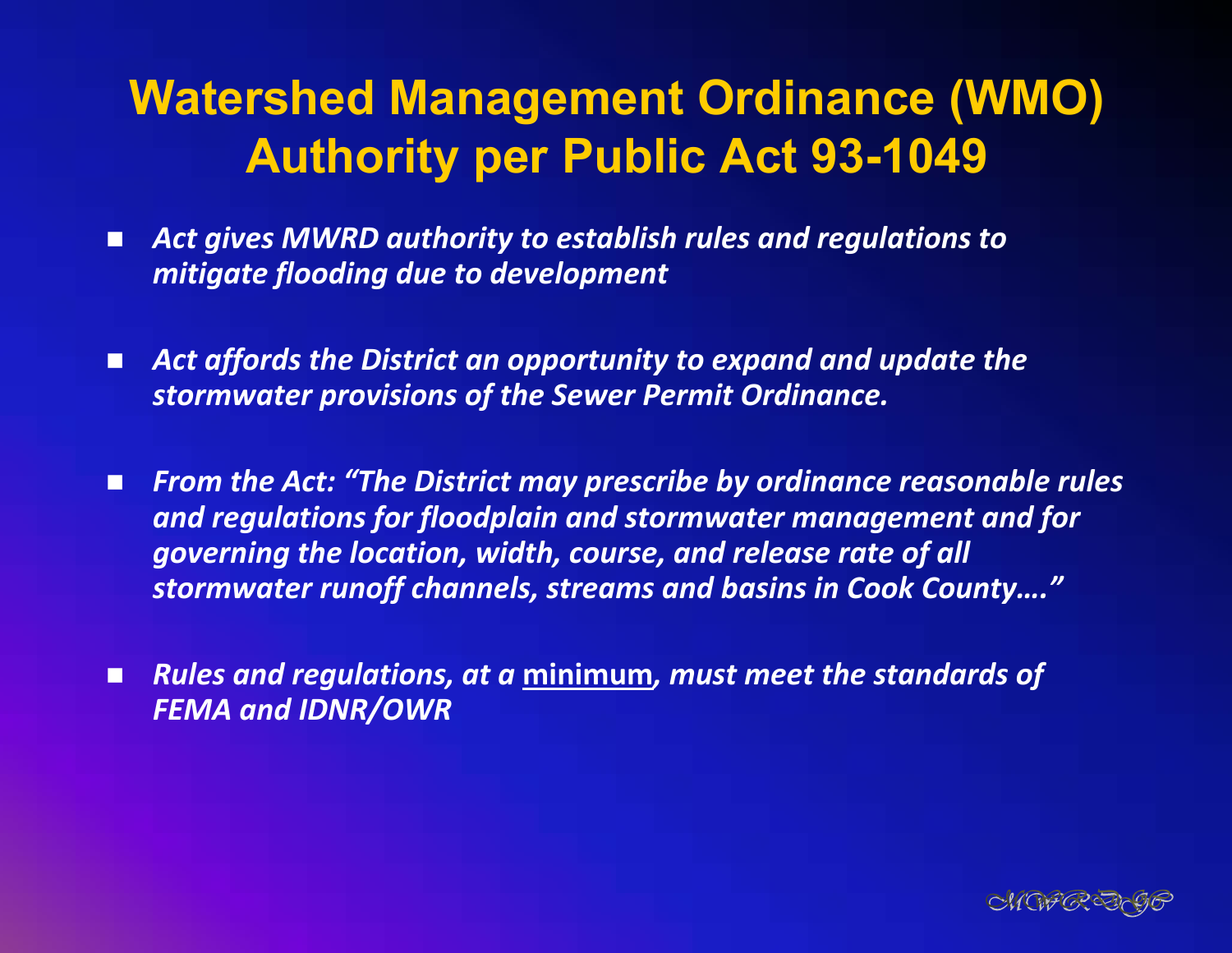#### **Cook County Watershed Management Ordinance**

**Objective : Establish uniform, minimum, and comprehensive countywide stormwater management regulations**

**Note: Municipalities are welcome and encouraged to adopt more stringent standards than the minimum standards of the WMO**

**Comprehensive Ordinance:**

- **Drainage and Detention**
- **Floodplain Management**
- **Wetlands**
- Soil Erosion and Sediment Control
- **Water Quality**
- **Riparian Area**

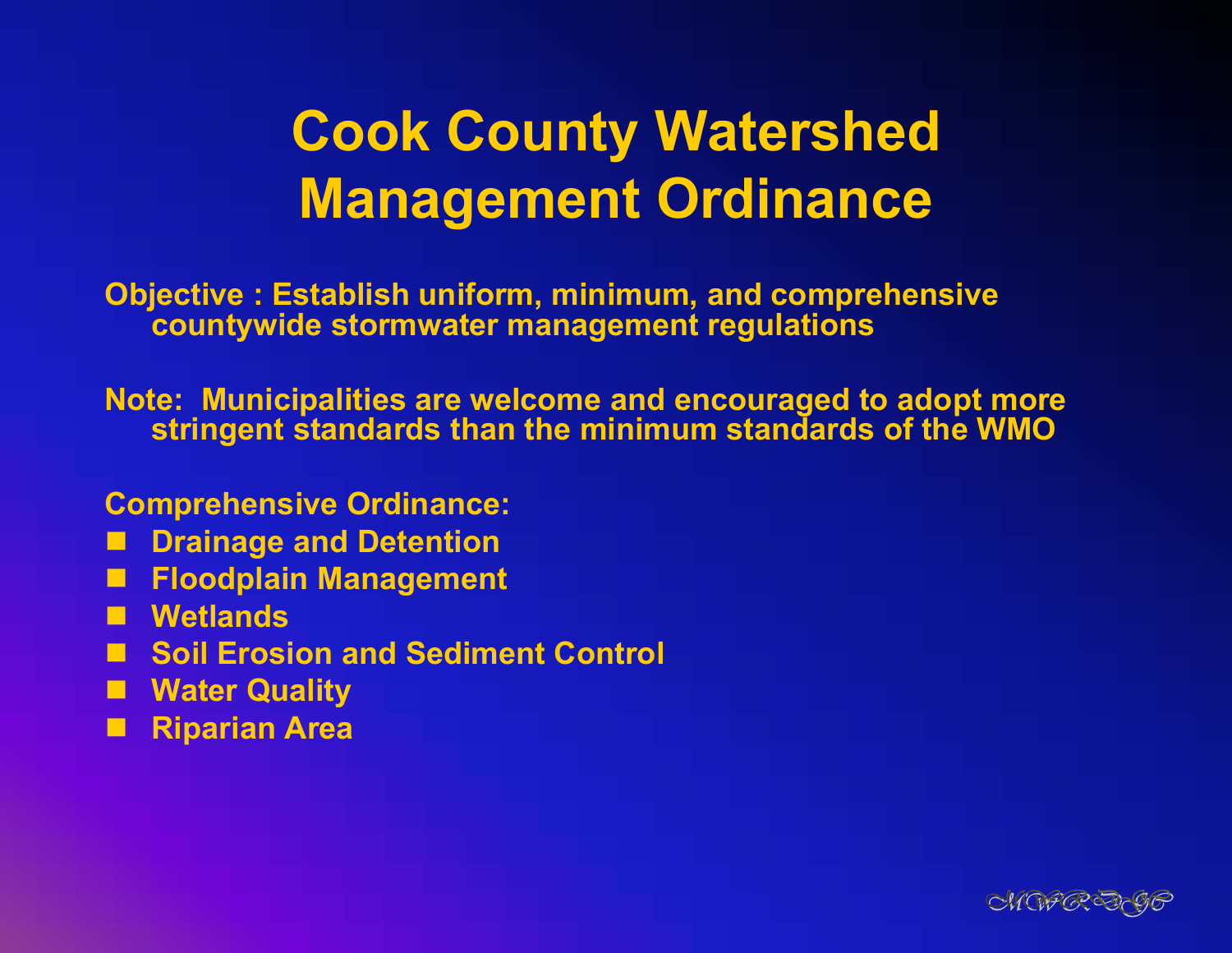#### **STORMWATER MANAGEMENT >> CURRENT PERMITTING AUTHORITIES**

| <b>Regulatory</b><br><b>Item</b>                                                                  | <b>Metropolitan</b><br><b>Water</b><br><b>Reclamation</b><br><b>District</b> | <b>Collar</b><br><b>Counties and</b><br>some Cook<br><b>County</b><br><b>Municipalities</b> | <b>Army Corps of</b><br><b>Engineers</b> | <b>Illinois</b><br><b>Department of</b><br><b>Natural</b><br><b>Resources -</b><br><b>Office of Water</b><br><b>Resources</b> | <b>Illinois</b><br><b>Environmental</b><br><b>Protection</b><br><b>Agency</b> |
|---------------------------------------------------------------------------------------------------|------------------------------------------------------------------------------|---------------------------------------------------------------------------------------------|------------------------------------------|-------------------------------------------------------------------------------------------------------------------------------|-------------------------------------------------------------------------------|
| <b>Floodplain</b><br><b>Management</b>                                                            |                                                                              | $\boldsymbol{X}$                                                                            |                                          | $\boldsymbol{X}$                                                                                                              |                                                                               |
| <b>Drainage and</b><br><b>Detention</b>                                                           | $\boldsymbol{X}$                                                             | $\overline{\mathsf{X}}$                                                                     |                                          |                                                                                                                               |                                                                               |
| <b>Wetland</b><br><b>Protection</b>                                                               |                                                                              | $\overline{\mathsf{X}}$                                                                     | $\boldsymbol{X}$                         |                                                                                                                               |                                                                               |
| <b>Stream</b><br><b>Habitat and</b><br><b>Riparian</b><br><b>Environment</b><br><b>Protection</b> |                                                                              | $\overline{\mathsf{X}}$                                                                     | $\boldsymbol{X}$                         |                                                                                                                               |                                                                               |
| <b>Soil Erosion</b><br>and Sediment<br><b>Control</b>                                             |                                                                              | $\boldsymbol{\chi}$                                                                         | $\boldsymbol{X}$                         |                                                                                                                               |                                                                               |
| <b>Stormwater</b><br><b>Quality</b>                                                               |                                                                              | $\boldsymbol{\chi}$                                                                         |                                          |                                                                                                                               | $\boldsymbol{X}$                                                              |

CHAFGEER 96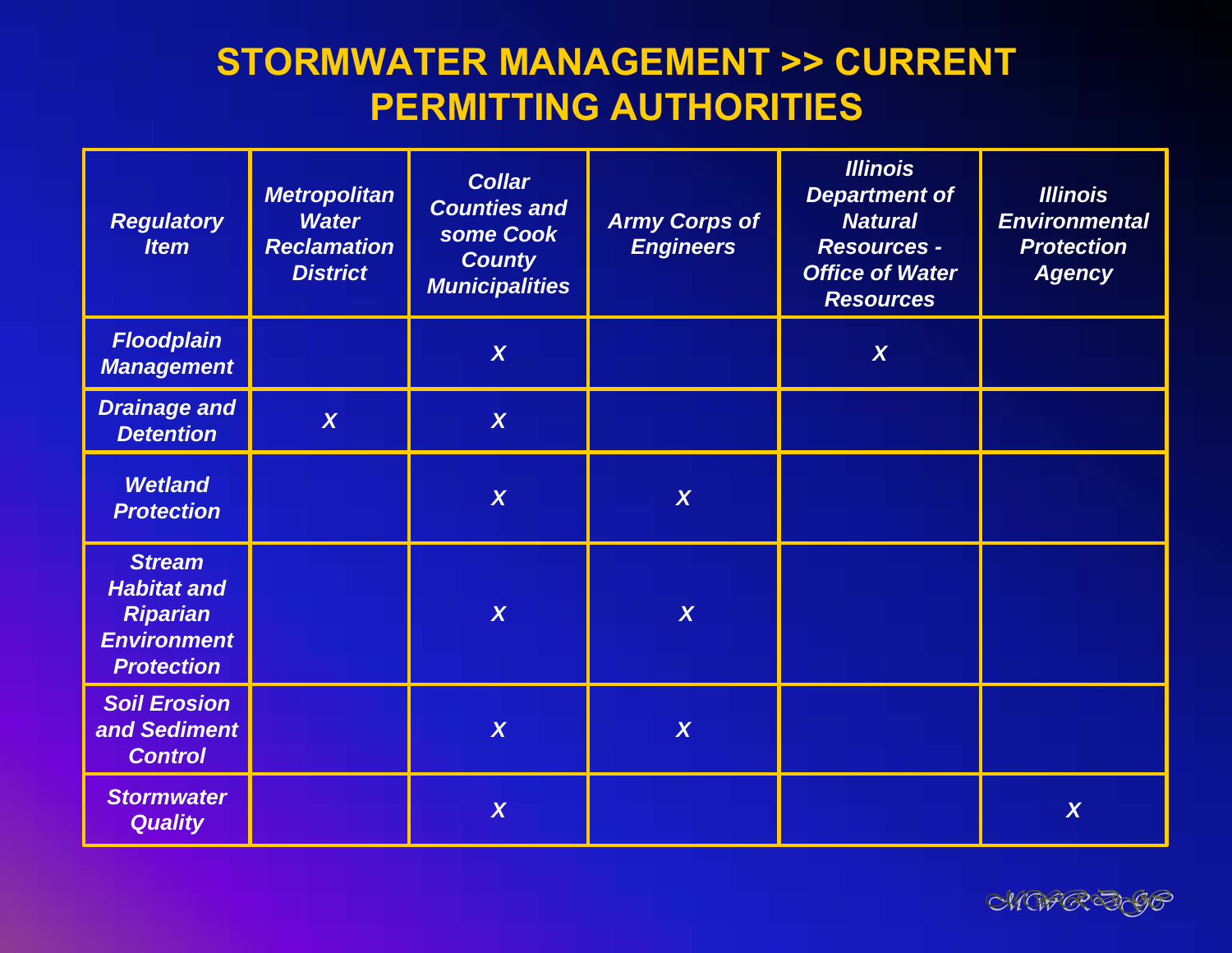#### **Cook County Watershed Management Ordinance (WMO)**

#### **WMO Stakeholders:**

- **All Citizens of Cook County**
- **Mayors / Watershed Planning Councils**
- **Ecosystem Partners**
- **Environmental Groups**
- **Village Engineers / Public Works Directors / City Planners**
- Consulting Engineers
- Developers

**Essentially EVERYONE who lives or does business in Cook County!**

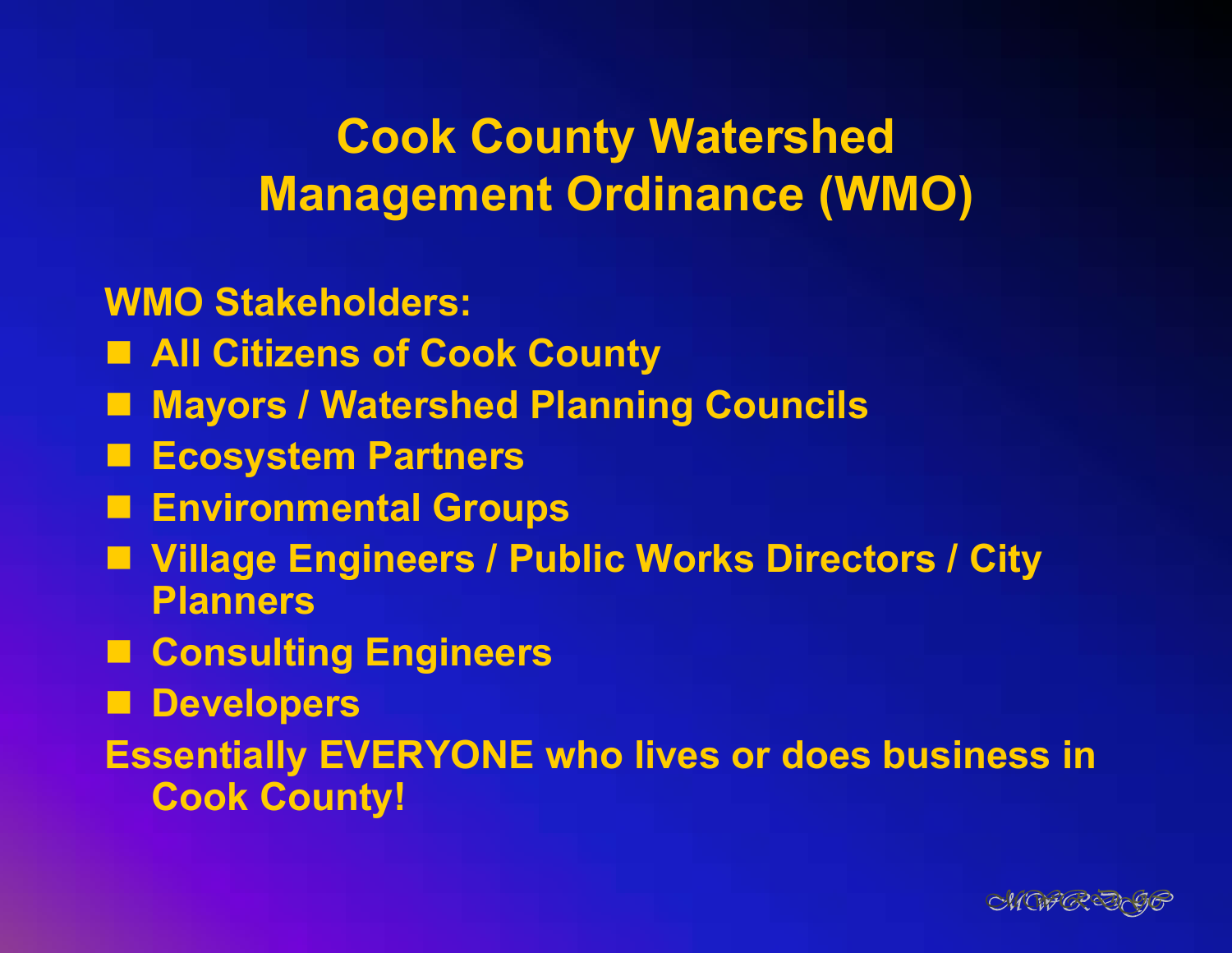- **1. Began in February 2007**
- **2. White Papers >> introduces components and concepts**
- **3. Decision Papers >> discusses potential standards**
- **4. Draft Language**
- **5. Technical Guidance Manual (TGM)**

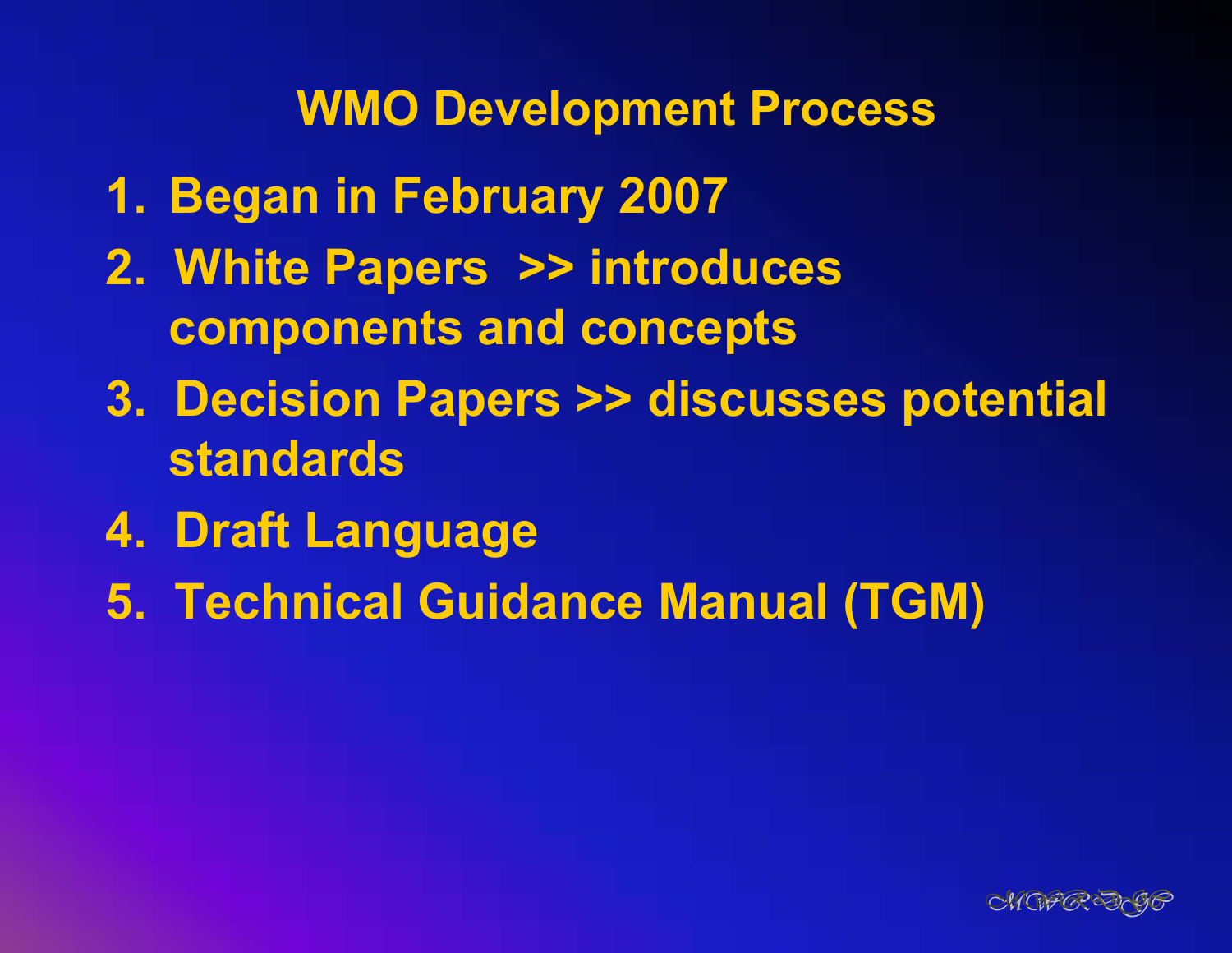**Two advisory committees formed: TAC and PPOAC**

#### **Technical Advisory Committee (TAC)**

П *Membership comprised of 2 municipal engineers/public works directors from each Watershed Planning Council and agencies which have stormwater management regulatory authority (FEMA, Corps of Engineers, Collar Counties, etc.)*

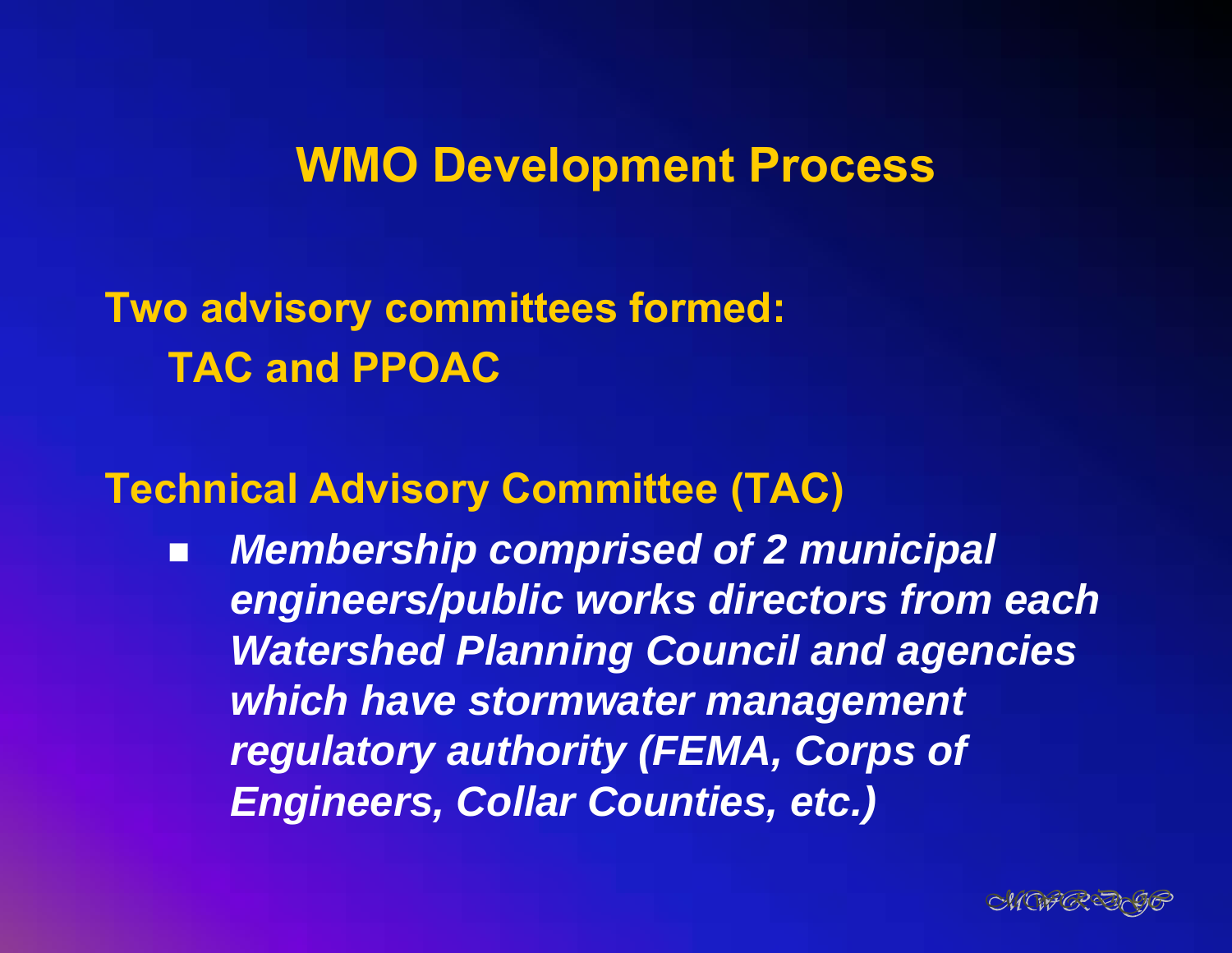#### **Public and Private Organization Advisory Committee (PPOAC)**

 *Membership comprised of ecosystem partnerships, environmental group such as Friends of the Chicago River, Openlands, Environmental Law and Policy Center, Friends of the Forest Preserve District* 

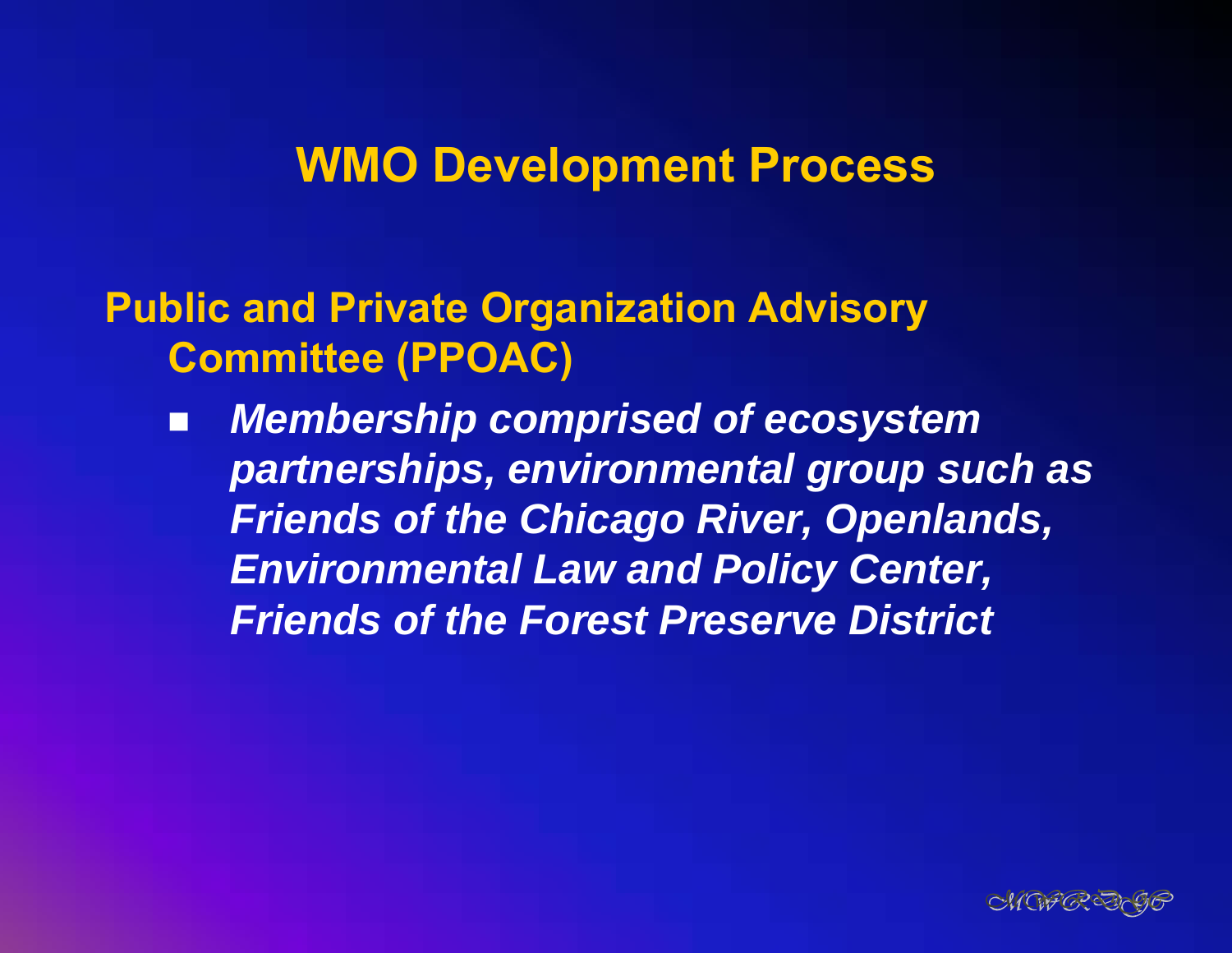**Watershed Planning Council (WPC) Involvement In addition to having 2 TAC reps:**

■ All WMO documents are transmitted to the **municipal conferences of Cook County for dissemination to the WPC membership**

■ District representative attends all WPC meetings **to discuss WMO**

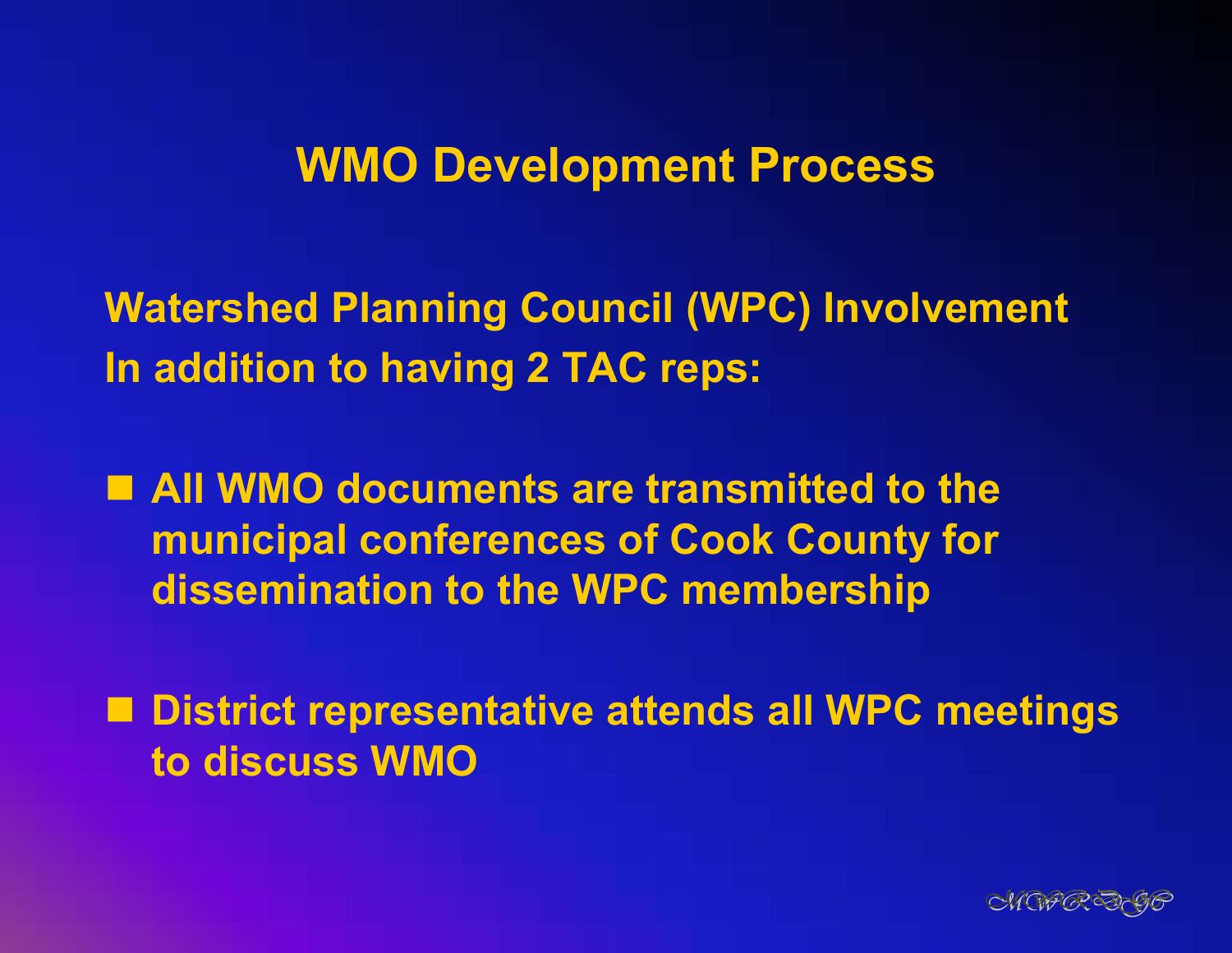*Technical Advisory Committee (TAC)* **10 TAC meetings beginning in July 2007**

 *Public & Private Organization Advisory Committee (PPOAC)* **5 PPOAC meetings beginning in November 2007**

 *Full technical requirement draft presented to TAC & PPOAC, Dec 11, 2008*

**Written comments were due January 23, 2009**

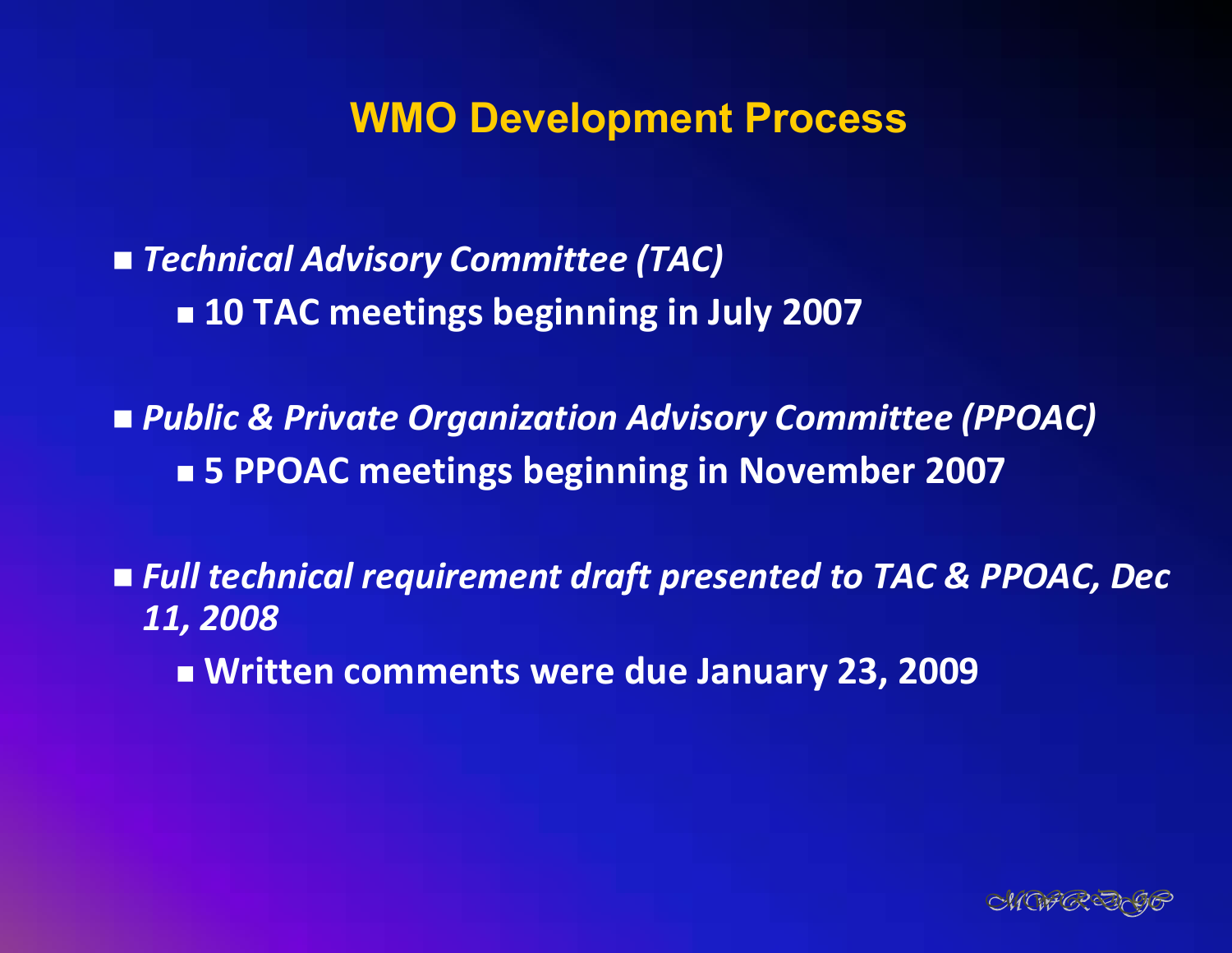#### **DRAFT WMO Standards**

#### **Thresholds/Detention Requirements:**

| <b>Site Area</b>                                                                                       | 2-Year<br><b>Release Rate</b> | 100-Year<br><b>Release Rate</b> | <b>Detention Volume Determination</b>                                                        |  |
|--------------------------------------------------------------------------------------------------------|-------------------------------|---------------------------------|----------------------------------------------------------------------------------------------|--|
| 0 ac $\leq$ Area $\leq$ 3 ac<br>(non-residential)<br>1 ac $\leq$ Area $\leq$ 5 ac<br>(residential)     | <b>None</b>                   | <b>None</b>                     | None, Utilize Volume Control or<br><b>Reduction in Impervious Surface</b><br>(redevelopment) |  |
| $3$ ac $\leq$ Area $\leq$ 7 ac<br>(non-residential)<br>$5$ ac $\leq$ Area $\leq$ 7 ac<br>(residential) | <b>None</b>                   | $0.15$ cfs/ac                   | Unit Area Method or Hydrograph<br><b>Methods</b>                                             |  |
| Area $> 7$ ac<br>(residential and non-<br>residential)                                                 | $0.04$ cfs/ac                 | $0.15$ cfs/ac                   | Unit Area Method or Hydrograph<br><b>Methods</b>                                             |  |

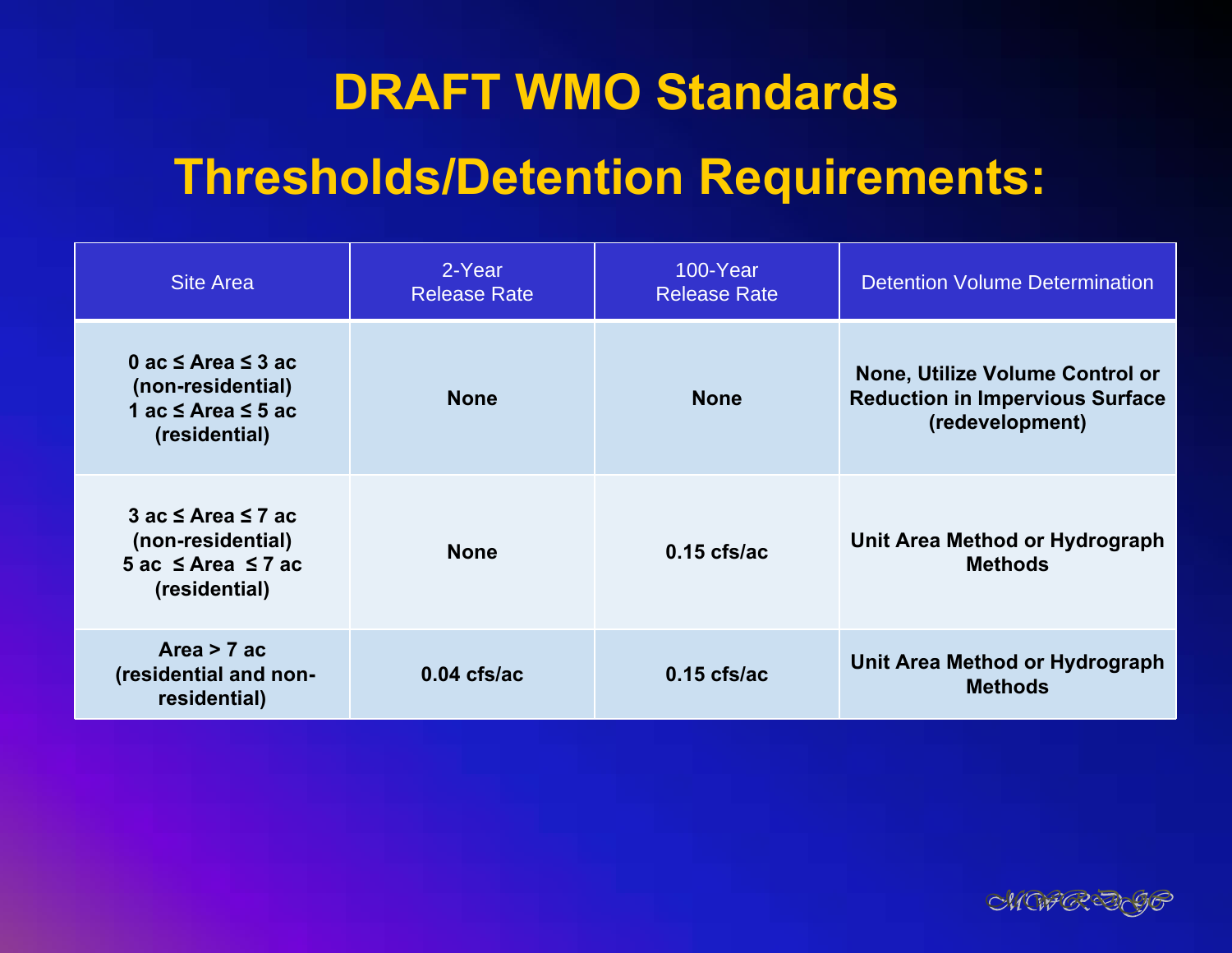#### **DRAFT WMO StandardsDrainage and Detention**

- **Bulletin 70 rainfall data, Huff rainfall distribution Unit Area Method or Hydrograph Methods (TR‐20, HEC‐HMS, etc.) for detention volume determination**
- **Detention for development or redevelopment is prohibited in the floodway**
- **Maintenance is exempt**
	- *Road resurfacing, etc.*

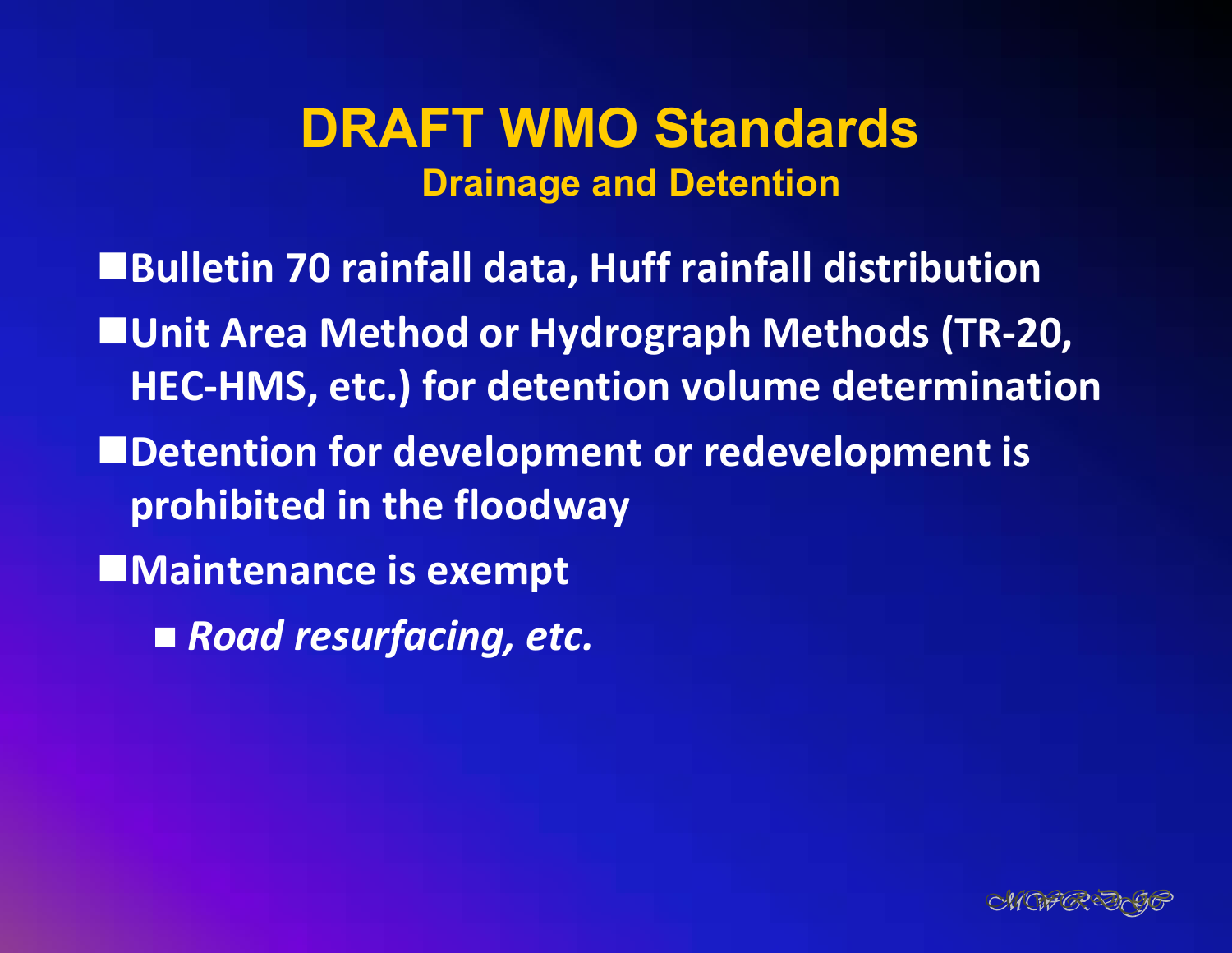#### **DRAFT WMO Standards Drainage and Detention**



CHAFER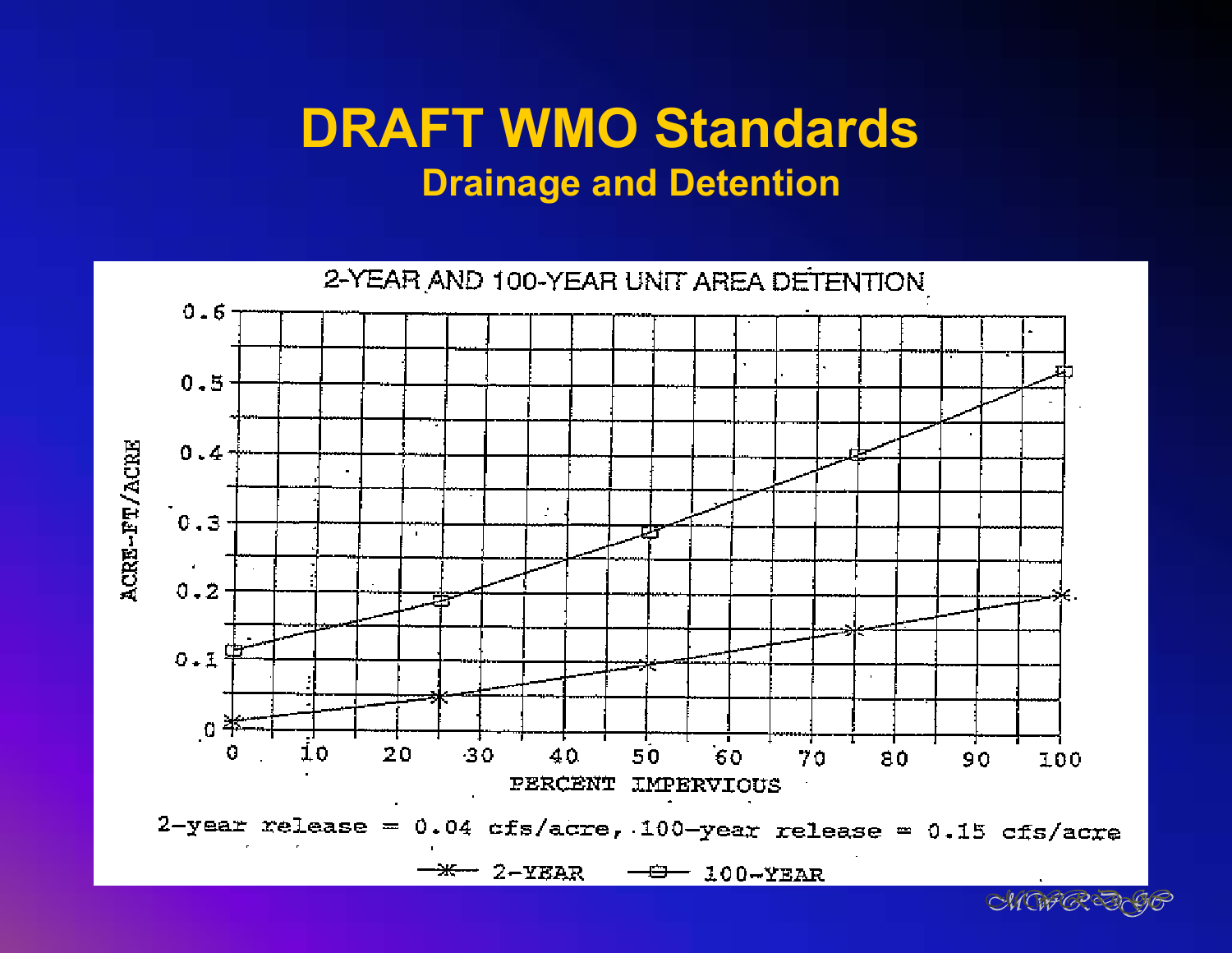#### **DRAFT WMO Standards Volume Control**

- **Capture and retain 1‐inch of stormwater runoff from new impervious areas for all development over 1 acre**
- **Redevelopment Sites, capture and retain 1‐inch of stormwater runoff from new impervious areas for redevelopment sites over 1 acre OR achieve 20% reduction in impervious surface from existing conditions**
- **If capture or reduction not feasible, then variance may be granted (Fee‐in‐lieu)**

![](_page_16_Picture_4.jpeg)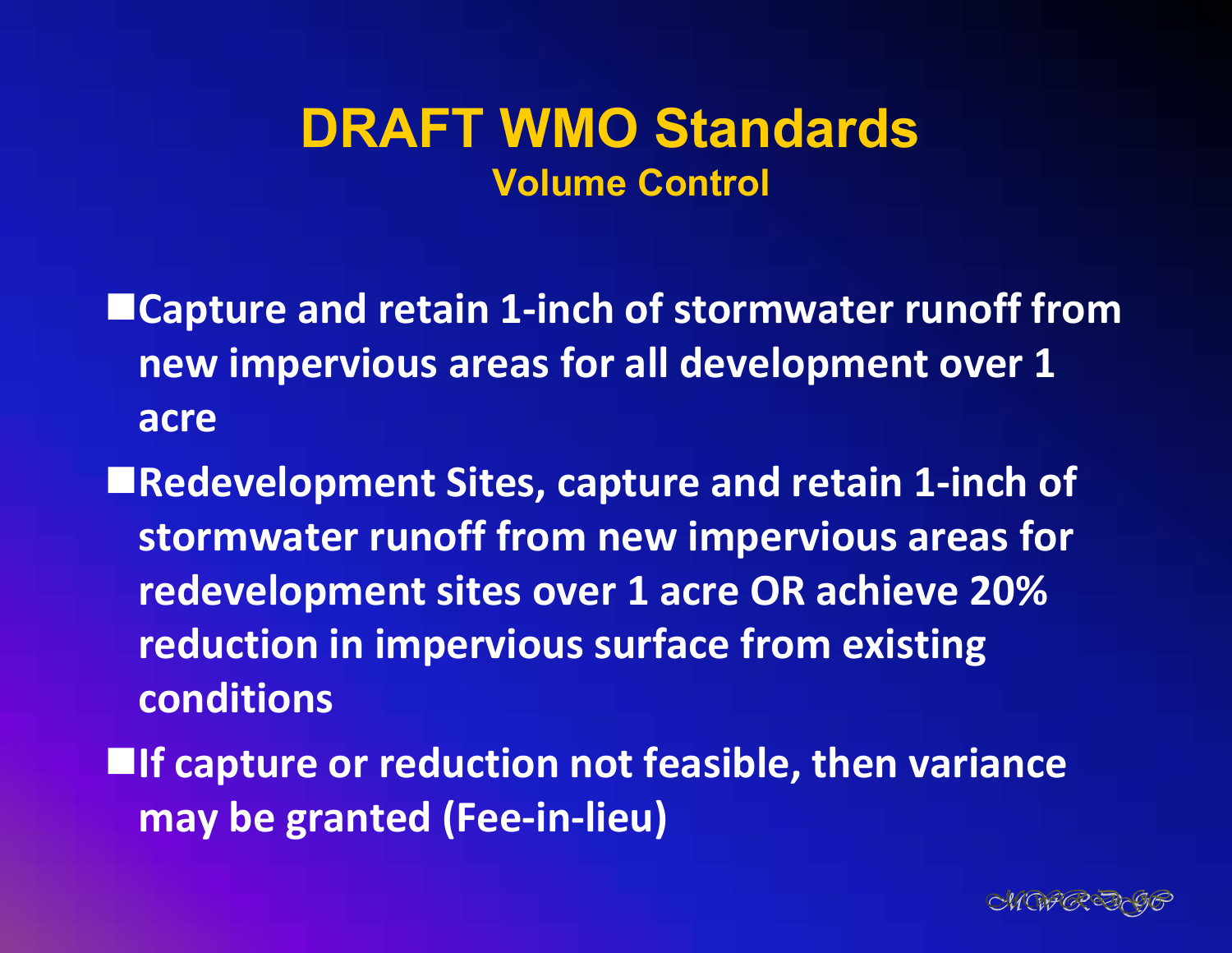#### **DRAFT WMO Standards Volume Control**

![](_page_17_Picture_1.jpeg)

*Extended detention (dead storage)*

 *Suite of quantifiable BMPs Porous pavement Swales Rain Gardens*

![](_page_17_Picture_4.jpeg)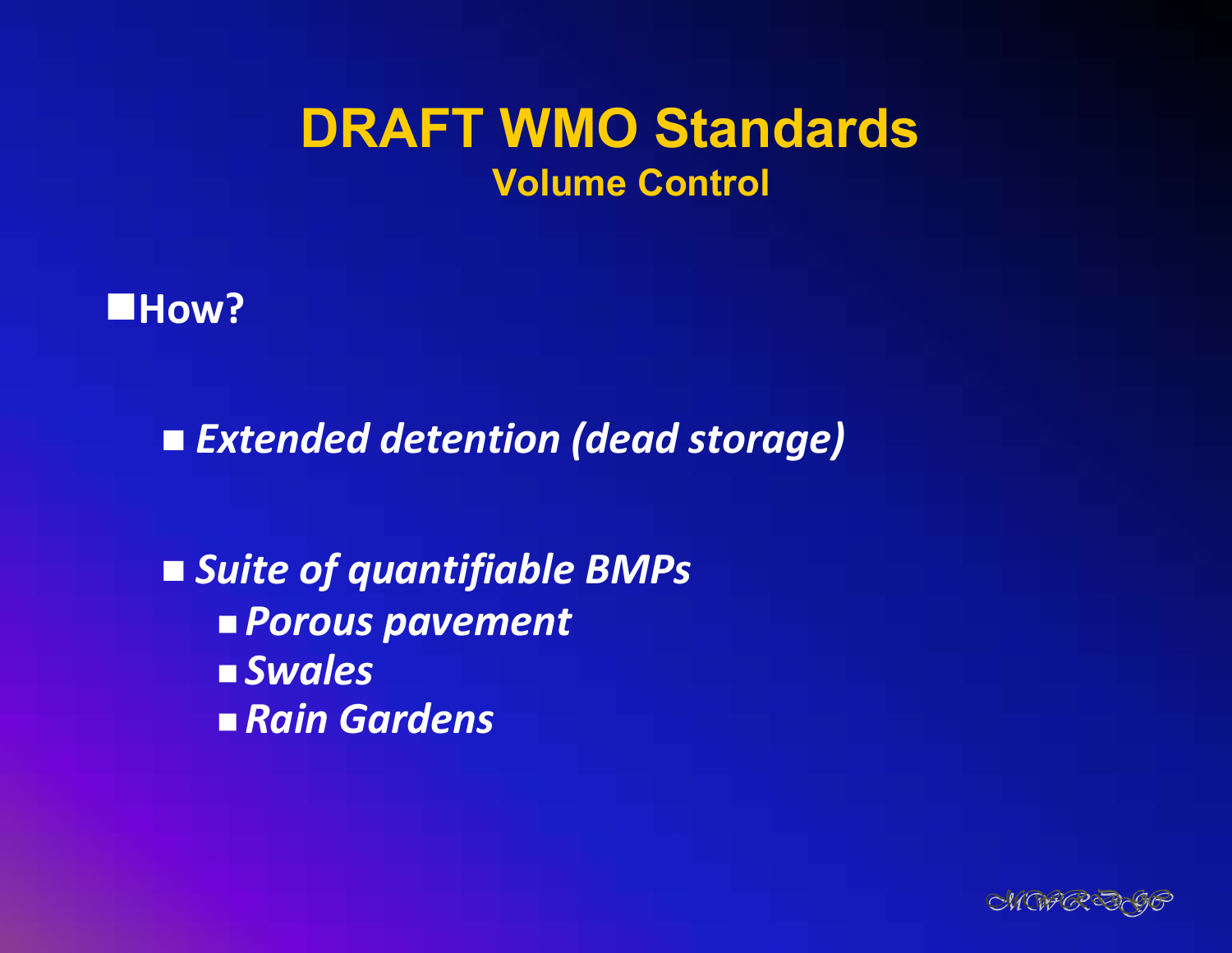#### **DRAFT WMO StandardsFloodplain Management**

**Flood Protection Elevation <sup>=</sup> 1‐ft above Base Flood Elevation (BFE)**

**BFE is highest elevation determined from:**

- *1.Cook County Flood Insurance Study (FIRMs)*
- *2.Project‐specific floodplain studies*
- *3. Inundation Maps from MWRD's Detailed Watershed Plans*

**Compensatory Storage Ratio <sup>=</sup> 1.1:1.0 (FIRM BFE)**

![](_page_18_Picture_7.jpeg)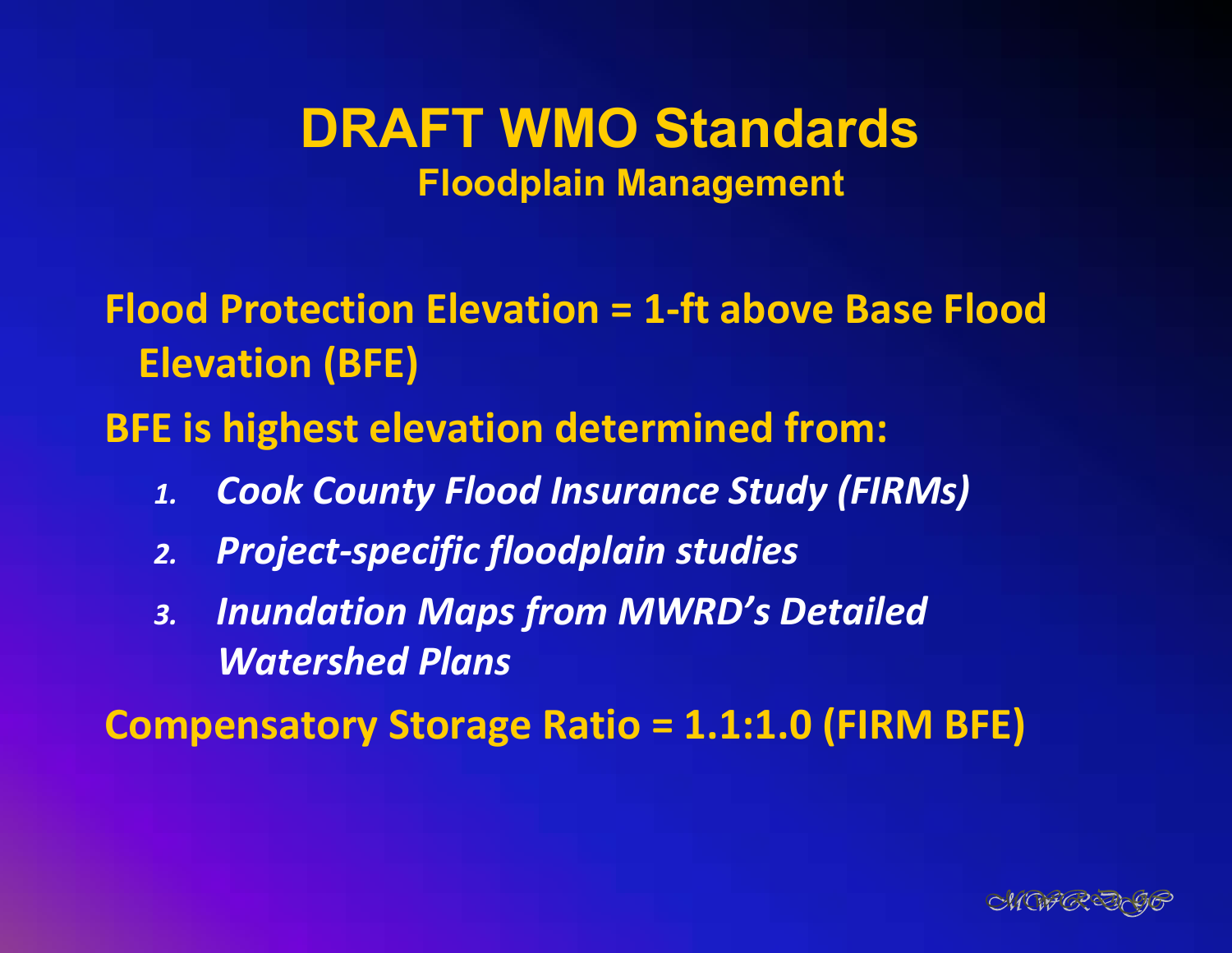#### **DRAFT WMO StandardsWetlands**

 **Permit/mitigation is required for impacts to <sup>a</sup> wetland or wetland buffer area greater than 0.10 acre**

**Isolated wetlands are regulated**

 **Mitigation ratios for isolated wetlands same as Army Corps of Engineers for jurisdictional wetlands**

![](_page_19_Picture_4.jpeg)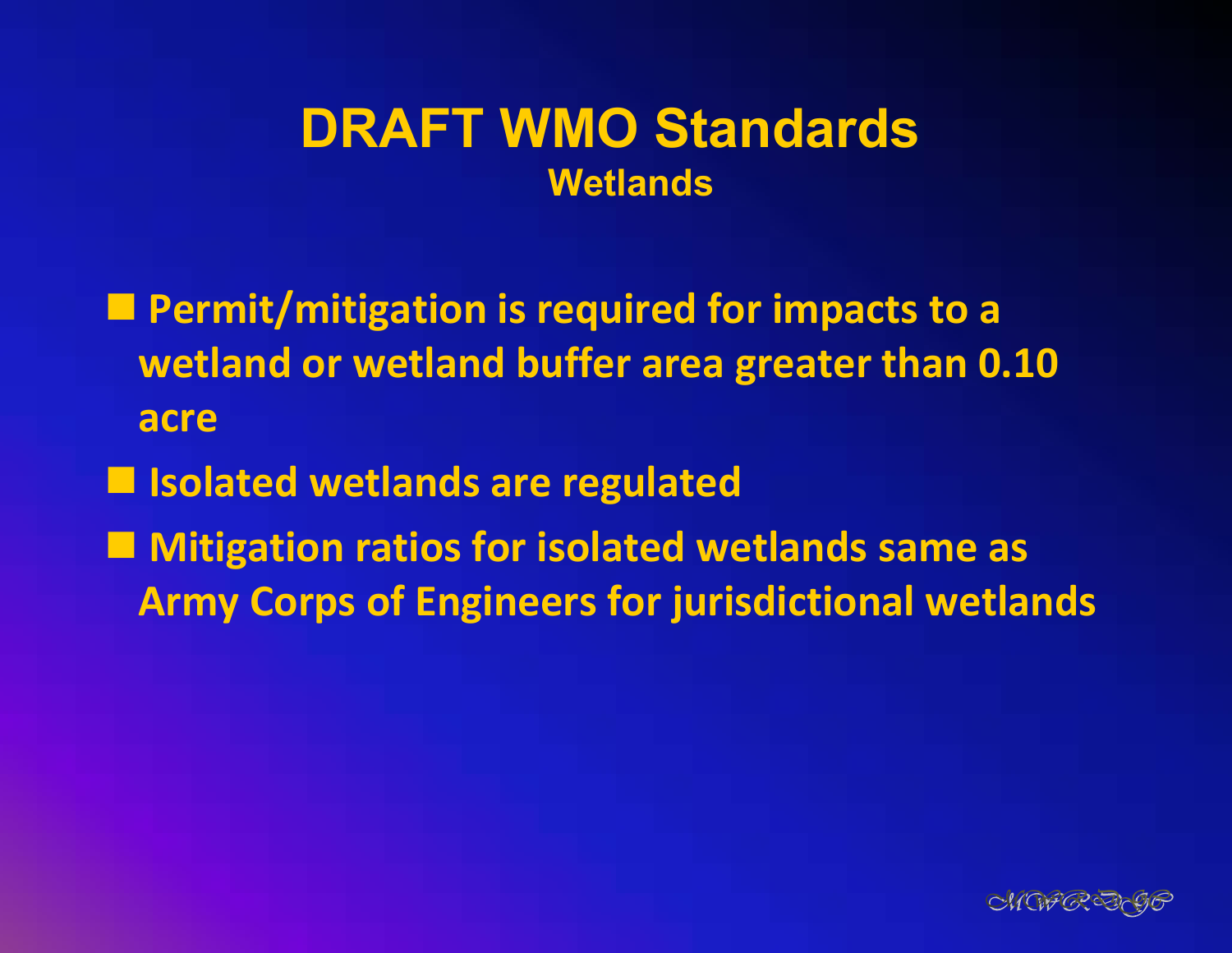#### **DRAFT WMO Standards Riparian Area**

**Permit/mitigation is required for impacts to the functions and values of <sup>a</sup> riparian area Riparian area is setback distance determined by the quality of the stream**

![](_page_20_Picture_2.jpeg)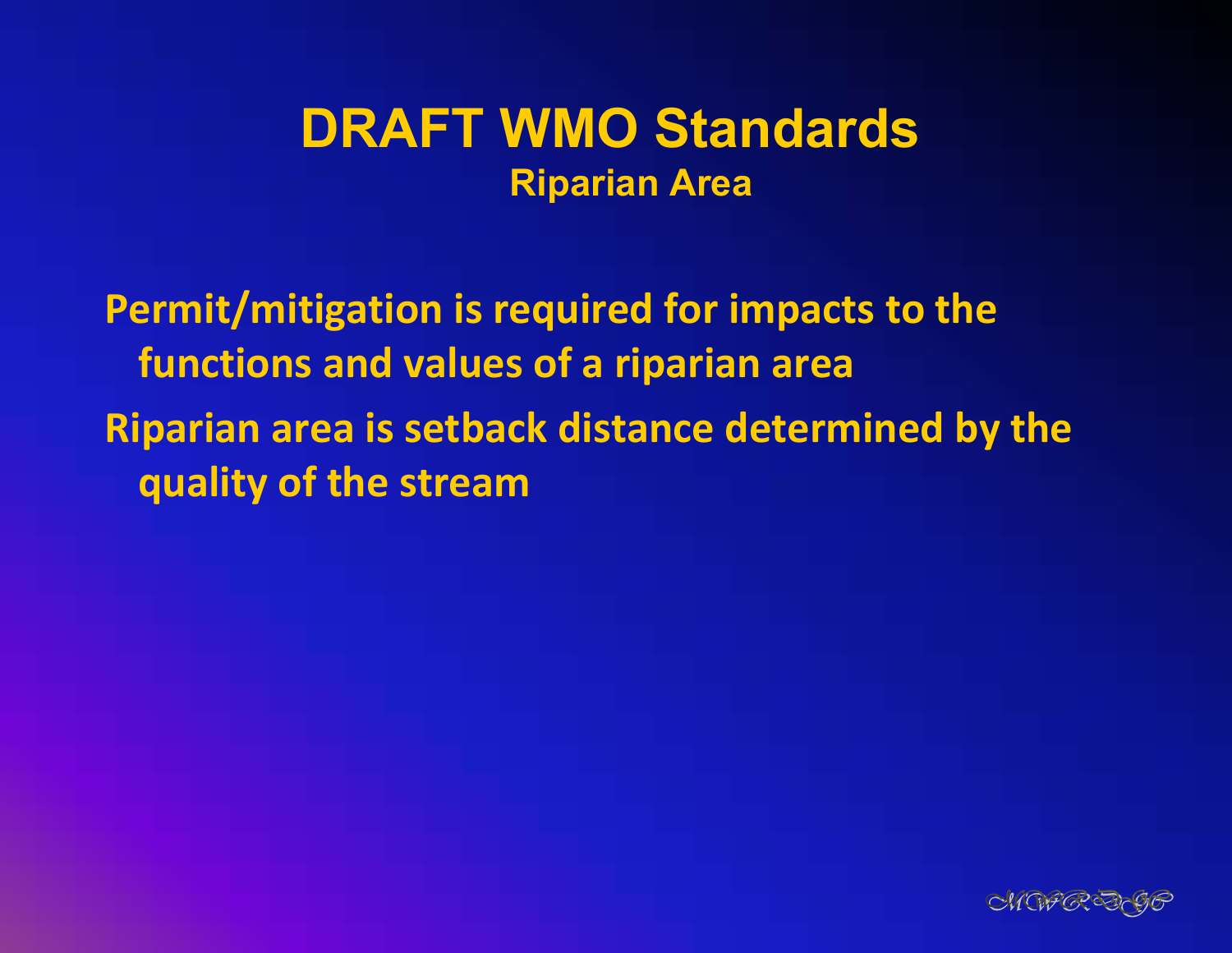#### **Permits**

 *A Watershed Management Permit will be required for applicable development*

 *Primary Trigger for MWRD permit under Local Sewer Permit Ordinance is a sanitary sewer connection*

 *Trigger for Watershed Management Permit will be earthwork affecting stormwater runoff*

![](_page_21_Picture_4.jpeg)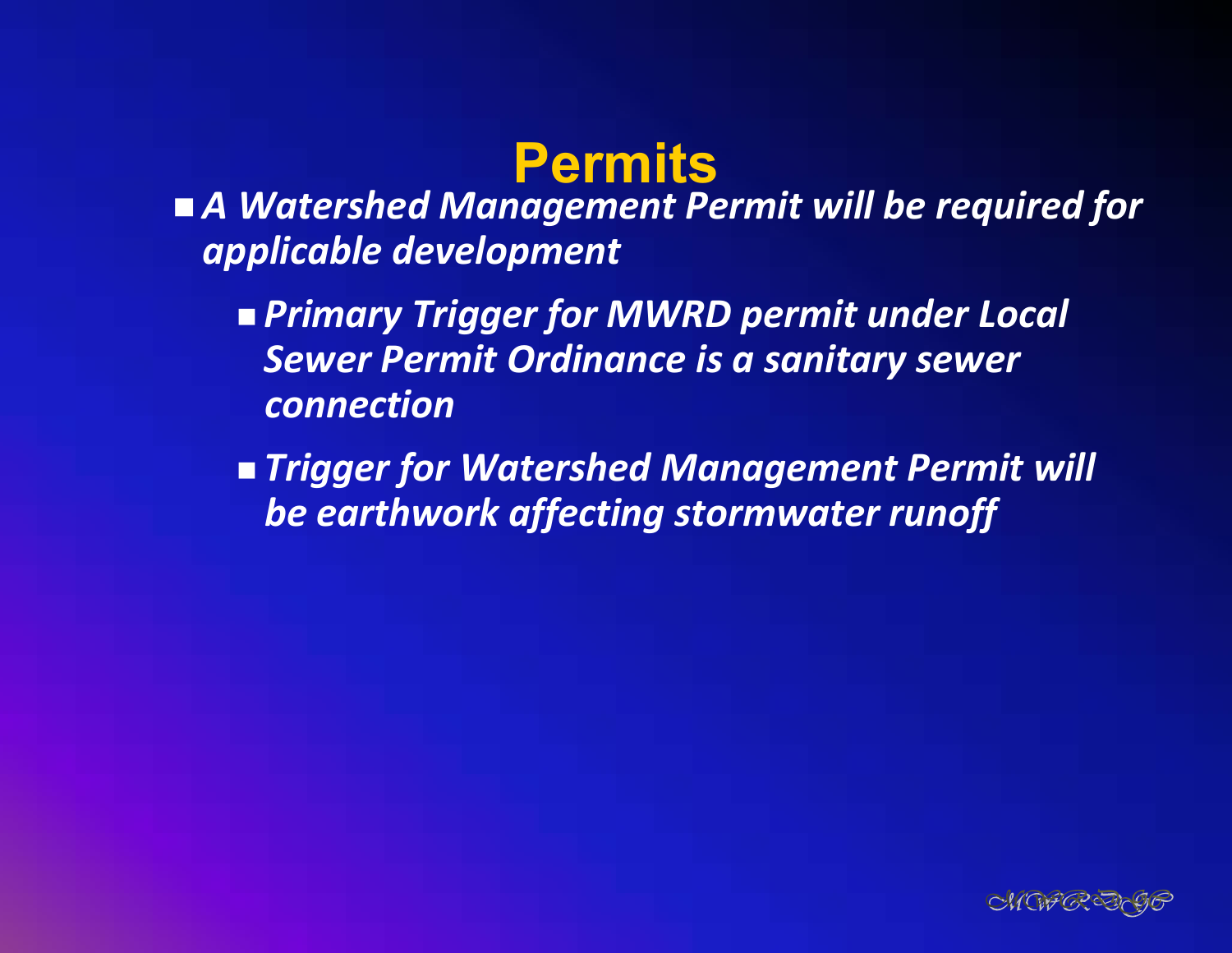#### **What Will Not Change for Municipal Ordinances:**

- **Minor stormwater system** *requirements, and subdivision, zoning, and other development requirements of your community will still apply.*
- *Your community will still issue building permits.*
- *Still a participating community in the National Flood Insurance Program (NFIP). WMO does not replace NFIP ordinance requirements.*
- *Your community may adopt more restrictive requirements.*
- *Developers are still obligated to obtain required state and federal permits.*

![](_page_22_Picture_6.jpeg)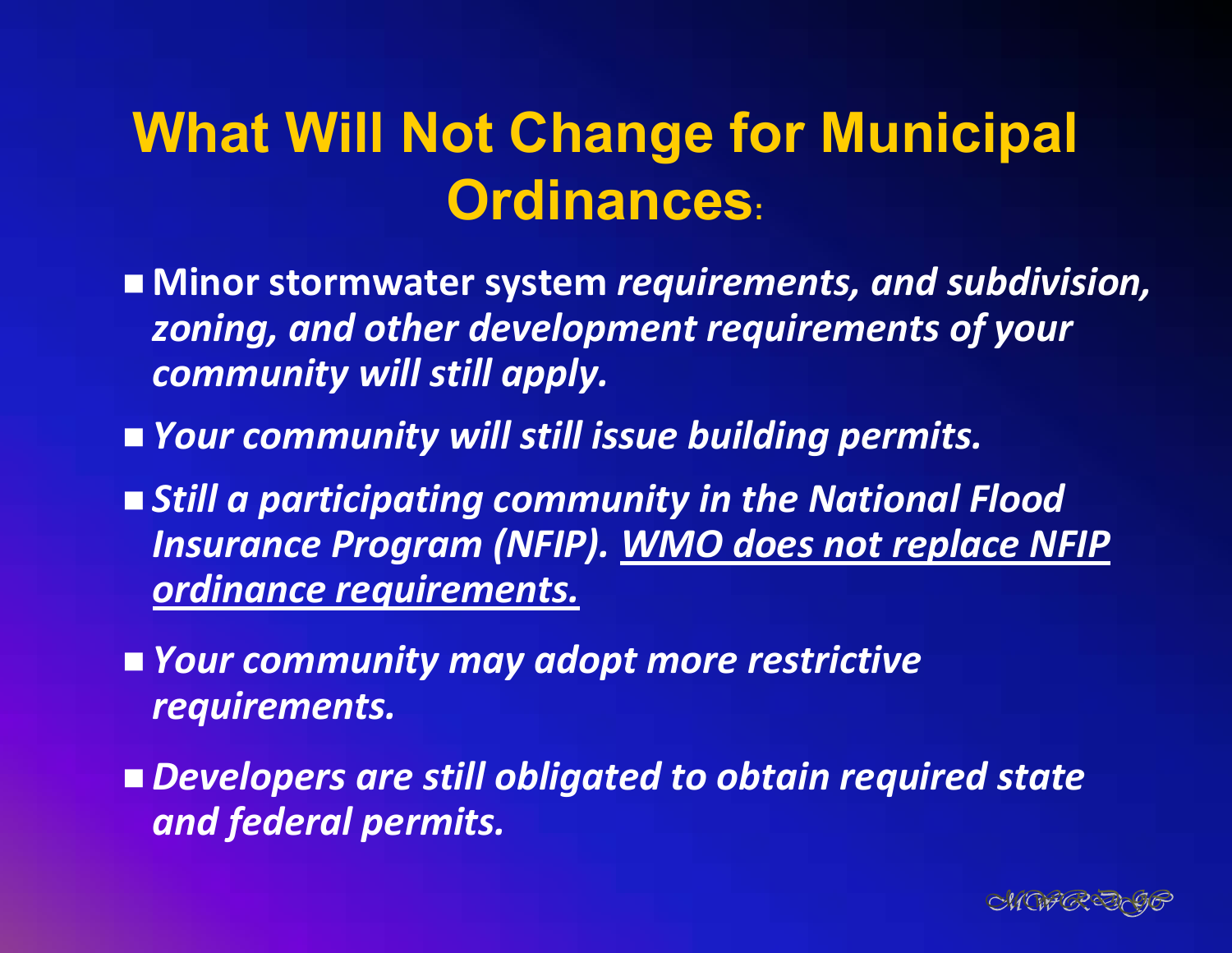#### **HOW IS THE WMO DIFFERENT FROM EXISTING MUNICIPAL ORDINANCES?**

**Summary of Cook County Municipal Existing Watershed Management Requirements**

|                                                                                                       | <b>Little</b><br><b>Calumet</b><br><b>River</b> | <b>Lower</b><br><b>Des</b><br><b>Plaines</b><br>River* | <b>North</b><br><b>Branch</b><br><b>Chicago</b> Creek *<br><b>River</b> | <b>Poplar</b>         | <b>Upper</b><br>Salt* | <b>Calumet-</b><br><b>Sag</b> | <b>Entire</b><br><b>County</b> |
|-------------------------------------------------------------------------------------------------------|-------------------------------------------------|--------------------------------------------------------|-------------------------------------------------------------------------|-----------------------|-----------------------|-------------------------------|--------------------------------|
| Municipalities within Watershed**                                                                     | 38                                              | 59                                                     | 20                                                                      | 9                     | 10 <sup>°</sup>       | 27                            | 135                            |
| Fixed Release Rate w/ Hydrograph<br>Method vs. MWRD Release Rate                                      | 13<br>34%                                       | 17<br>29%                                              | $\overline{7}$<br>35%                                                   | 6<br>67%              | 5 <sup>5</sup><br>50% | $\overline{4}$<br>15%         | 43<br>32%                      |
| <b>Compensatory Storage Currently a</b><br>Ratio of 1.1 or More to 1.0 for Fill in<br>Floodplain      | 13 <sup>°</sup><br>34%                          | 27<br>46%                                              | 11<br>55%                                                               | $\overline{7}$<br>78% | 8<br>80%              | 9<br>33%                      | 62<br>46%                      |
| 1 foot of Freeboard or More<br><b>Currently Required (Flood</b><br><b>Protection Elevation - FPE)</b> | 20<br>53%                                       | 34<br>58%                                              | 14<br>70%                                                               | 8<br>89%              | 10<br>100%            | 13<br>48%                     | 81<br>60%                      |

#### **Cook County Watershed Planning Council**

January 2009

\* Not including towns who implement other county requirements within corporate boundaries outside of Cook County.

\*\* Not including Uninc. Cook County

CHAPGRED 96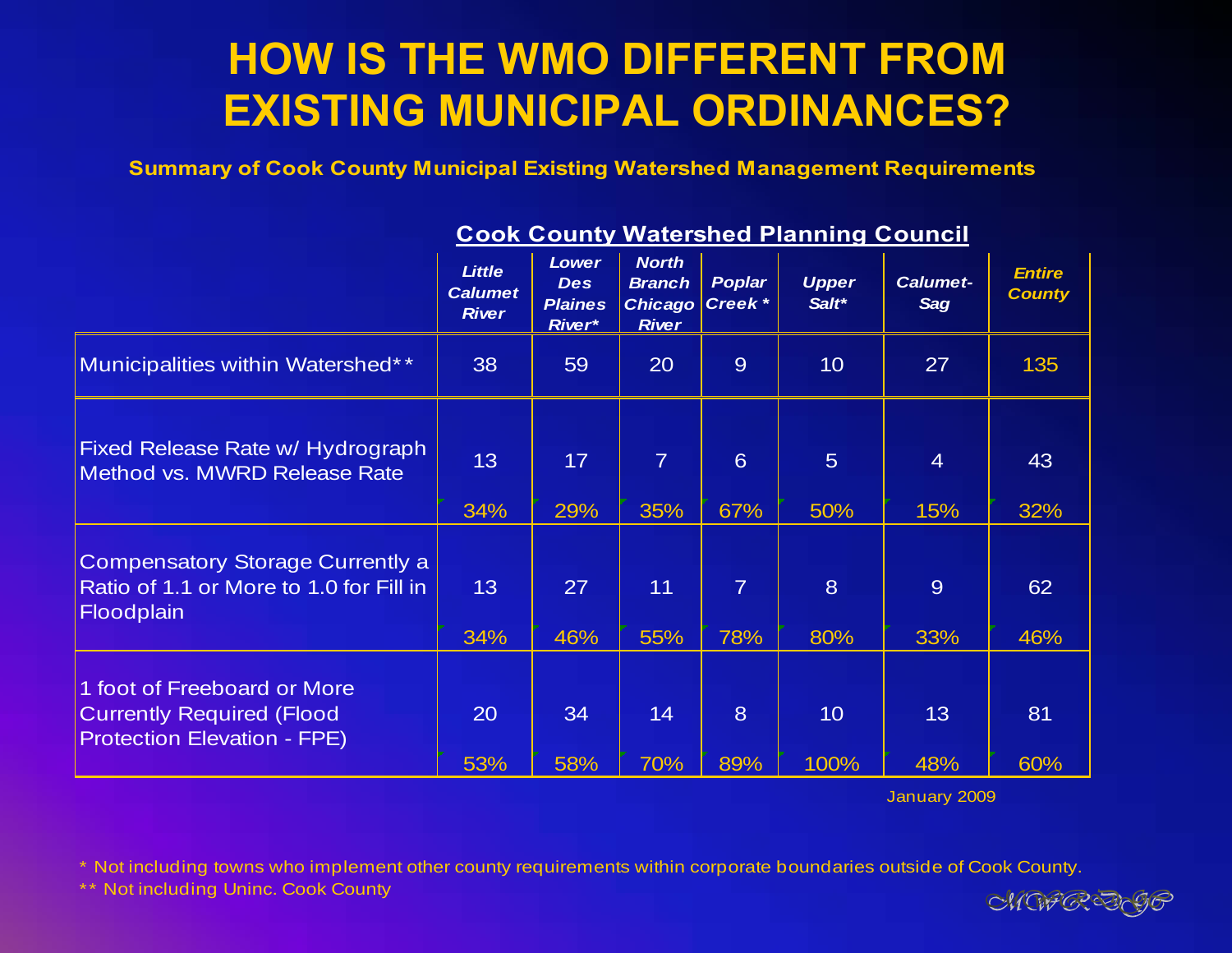#### **NEAR FUTURE PERMITTING AUTHORITIES**

| <b>Regulatory Item</b>                                                           | <b>Metropolitan</b><br><b>Water</b><br><b>Reclamation</b><br><b>District</b> | <b>Collar Counties</b><br>and some Cook<br><b>County</b><br><b>Municipalities</b> | <b>Army Corps</b><br>of<br><b>Engineers</b> | <b>Illinois Department of</b><br><b>Natural Resources -</b><br><b>Office of Water</b><br><b>Resources</b> | <b>Illinois</b><br><b>Environmental</b><br><b>Protection</b><br><b>Agency</b> |
|----------------------------------------------------------------------------------|------------------------------------------------------------------------------|-----------------------------------------------------------------------------------|---------------------------------------------|-----------------------------------------------------------------------------------------------------------|-------------------------------------------------------------------------------|
| <b>Floodplain</b><br><b>Management</b>                                           | $\boldsymbol{X}$                                                             | $\boldsymbol{X}$                                                                  |                                             | $\boldsymbol{X}$                                                                                          |                                                                               |
| <b>Drainage and</b><br><b>Detention</b>                                          | $\boldsymbol{\chi}$                                                          | $\chi$                                                                            |                                             |                                                                                                           |                                                                               |
| <b>Wetland</b><br><b>Protection</b>                                              | $\boldsymbol{X}$                                                             | $\boldsymbol{X}$                                                                  | $\boldsymbol{X}$                            |                                                                                                           |                                                                               |
| <b>Stream Habitat</b><br>and Riparian<br><b>Environment</b><br><b>Protection</b> | $\overline{\mathsf{X}}$                                                      | $\boldsymbol{X}$                                                                  |                                             |                                                                                                           |                                                                               |
| <b>Soil Erosion</b><br>and Sediment<br><b>Control</b>                            | $\overline{\textbf{X}}$                                                      | $\boldsymbol{X}$                                                                  | $\boldsymbol{X}$                            |                                                                                                           |                                                                               |
| <b>Stormwater</b><br><b>Quality</b>                                              | $\overline{\bm{X}}$                                                          | $\chi$                                                                            |                                             |                                                                                                           | $\overline{\mathsf{X}}$<br>CHUFGRET 96                                        |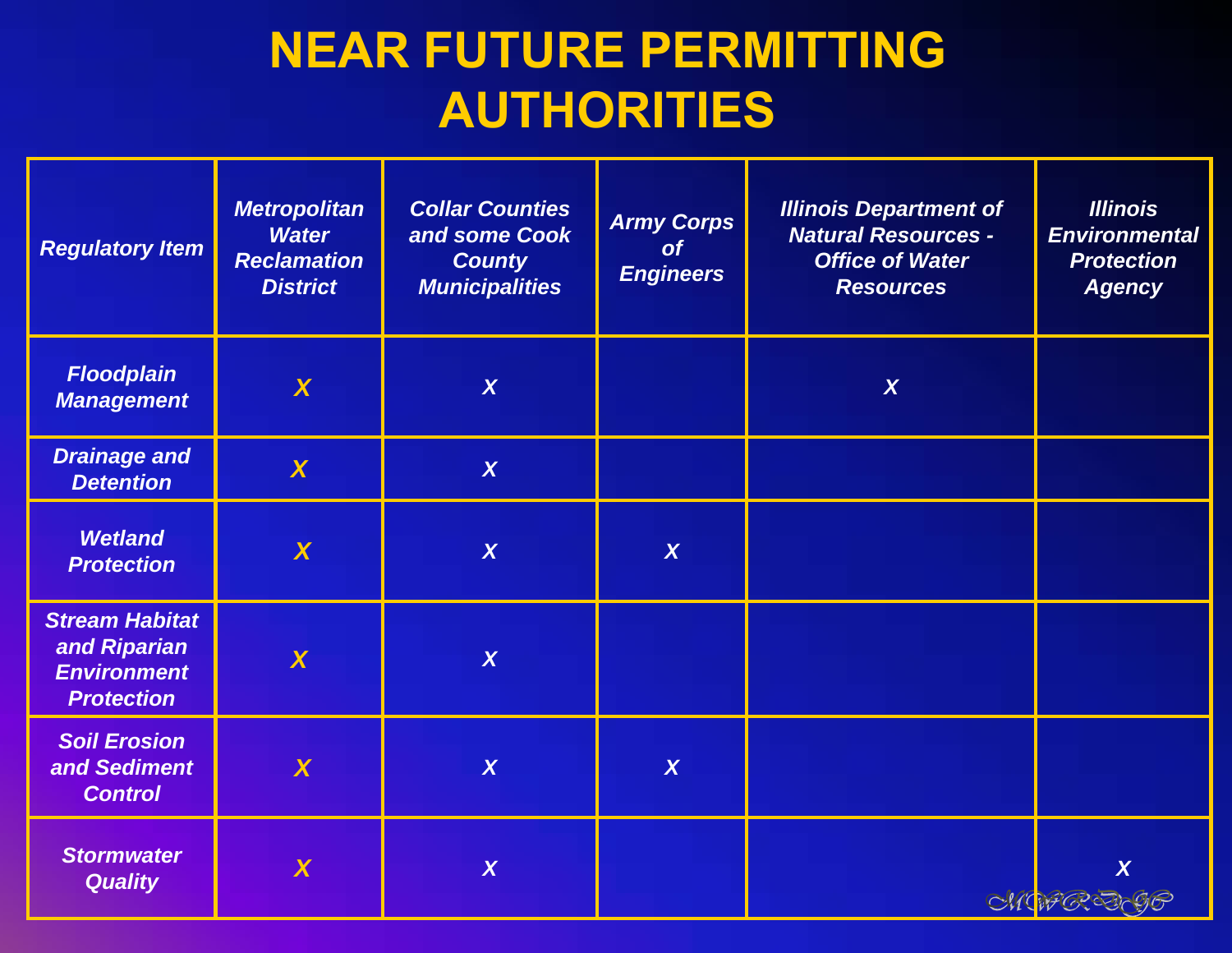#### **Stakeholder Concerns**

- *Received 57 letters from municipalities, agencies or organizations commenting on the December 11, 2008 draft of the WMO technical standards*
- *Common concerns:*
	- **Exemptions / Grandfathering**
	- **Variance Procedures and Enforcement**
	- **Technical Requirements**
		- **Redevelopment / Combined Sewer Areas**
		- **Increased detention requirements**
		- **Floodplain compensatory storage ratios**

![](_page_25_Picture_9.jpeg)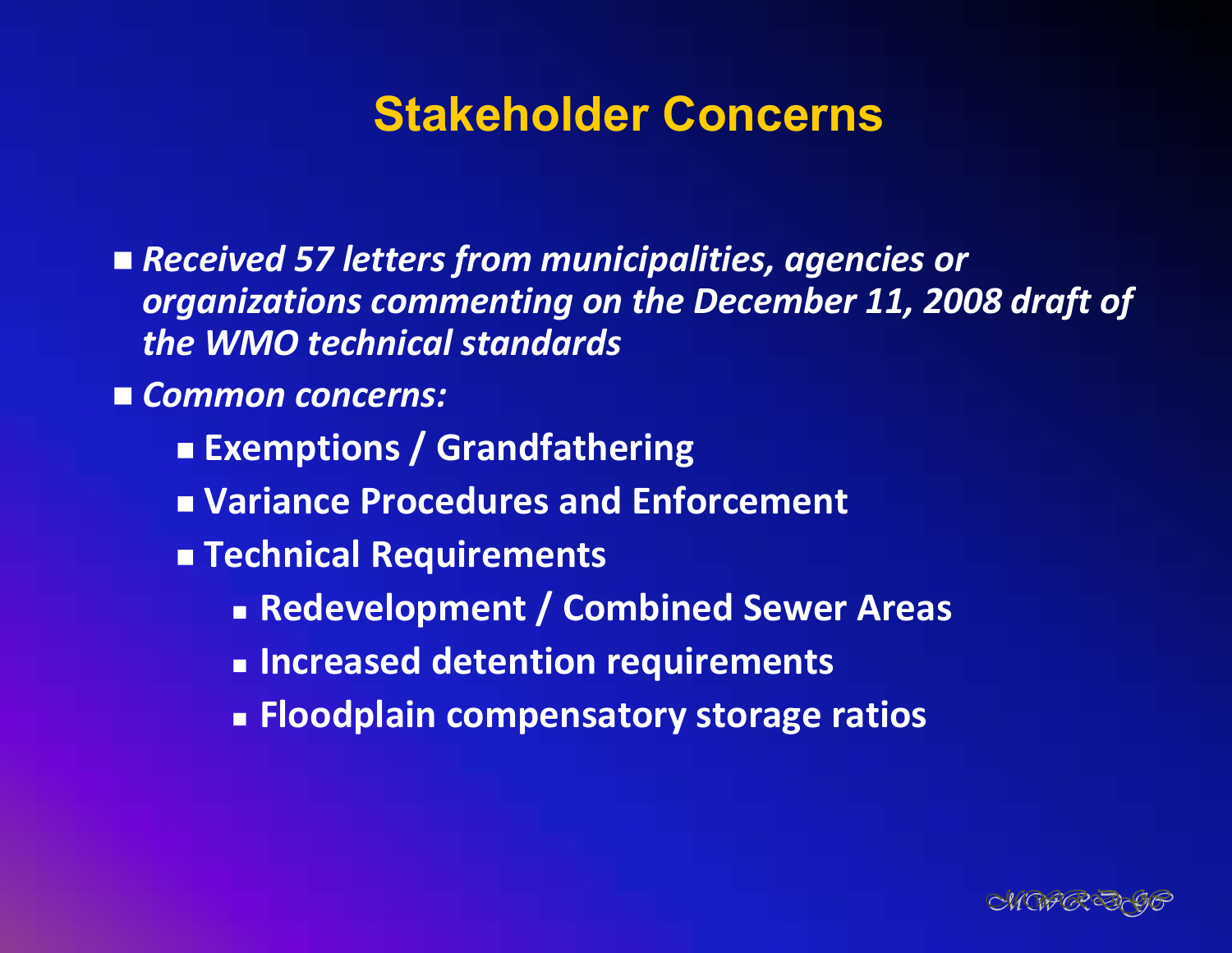#### **Cook County Watershed Management Ordinance (WMO)**

**Schedule:**

- Draft WMO out for public review Spring 2009
- Public review period
- Necessary Revisions
- Present WMO to MWRD Board of Commissioners
- Address any comments from **MWRD Board of Commissioners**
- Adoption of WMO by MWRD Board of **Commissioners**
- Effective 2009, 2010....

![](_page_26_Picture_9.jpeg)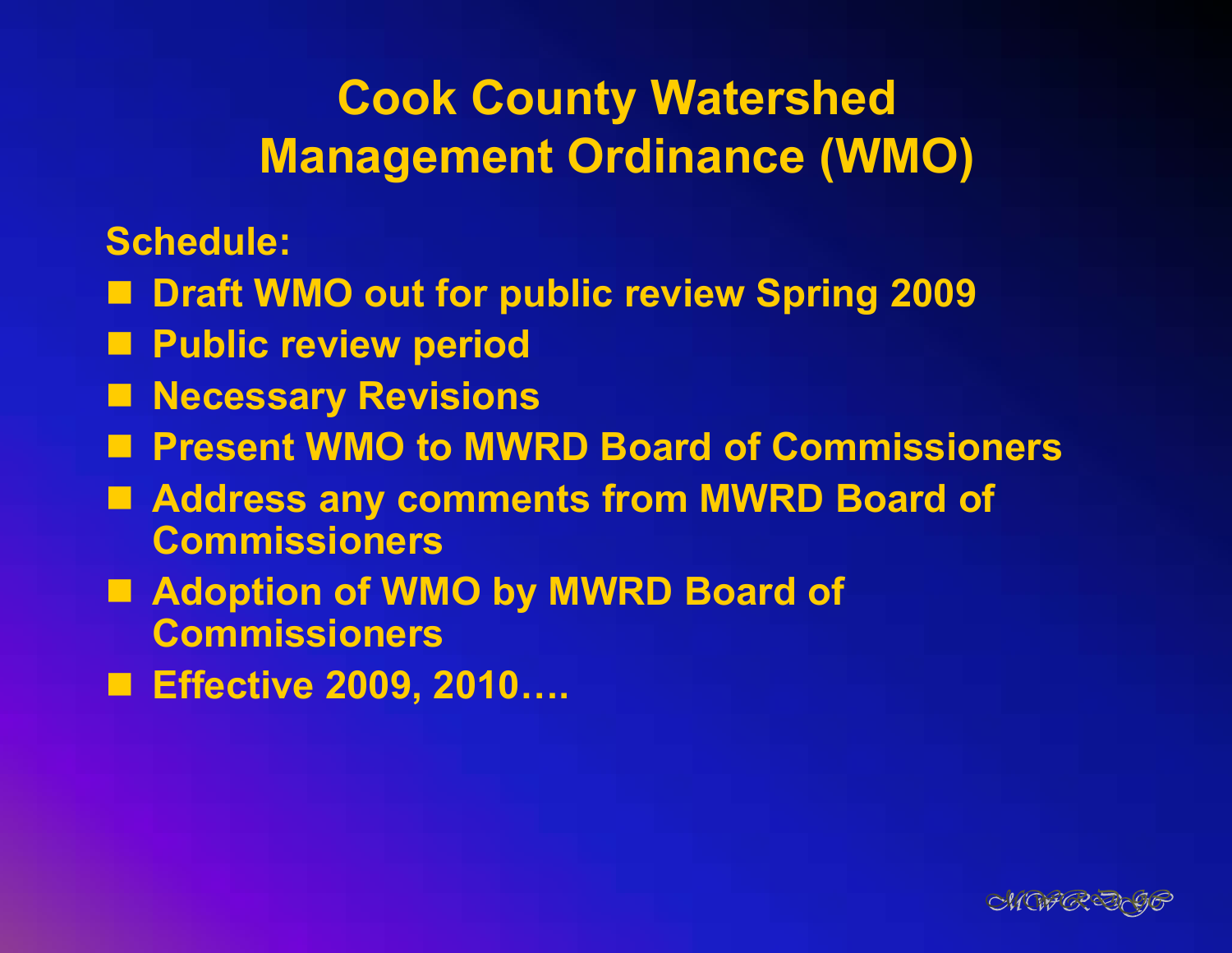**Cook County Watershed Management Ordinance (WMO)**

**Project Team: Engineering Resource Associates (ERA) Project Manager >> Bruce Maki Black & Veatch Molly O'Toole and Associates Infrastructure Engineering Bronner Group**

![](_page_27_Picture_2.jpeg)